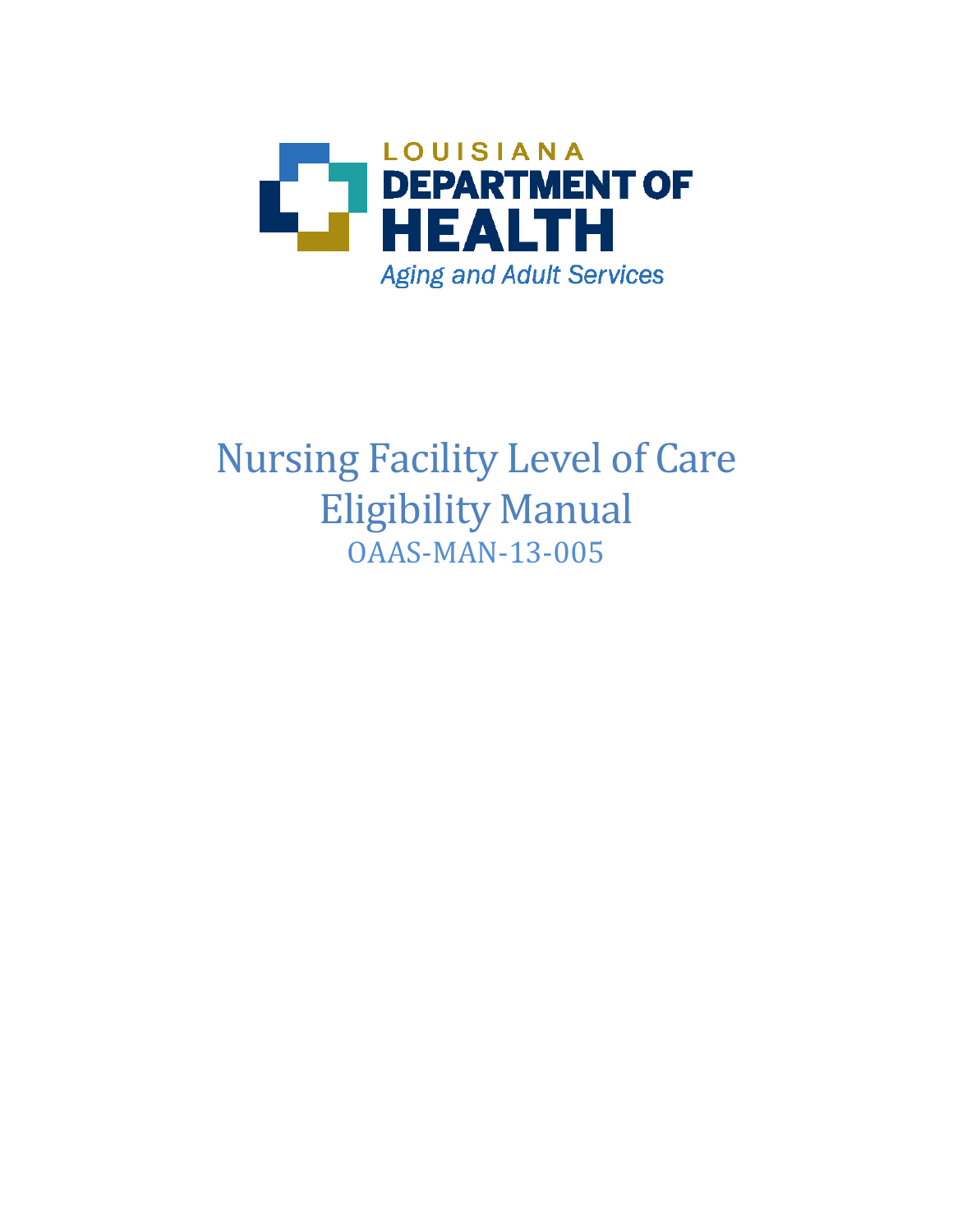# *Revision History Log*

| <b>Document Title</b>                      |                     | <b>OAAS Level of Care Eligibility Manual</b> |                                                                                                                         |                   |                                                                                                                                                                                         |  |
|--------------------------------------------|---------------------|----------------------------------------------|-------------------------------------------------------------------------------------------------------------------------|-------------------|-----------------------------------------------------------------------------------------------------------------------------------------------------------------------------------------|--|
| <b>Author</b>                              |                     | Office of Aging and Adult Services (OAAS)    |                                                                                                                         |                   |                                                                                                                                                                                         |  |
| <b>Revision History</b>                    |                     |                                              |                                                                                                                         |                   |                                                                                                                                                                                         |  |
| Revised/<br><b>Reissued</b><br><b>Date</b> | <b>Section</b>      |                                              | <b>Section Title</b>                                                                                                    | Page<br>Number(s) | <b>Revision/Reason for</b><br><b>Revision</b>                                                                                                                                           |  |
| 9/23/11                                    | Section 5.3<br>(1)  |                                              | <b>Behavior</b><br>Pathway                                                                                              | $15 - 16$         | Removed item v. Resisted<br>Care from list. This item was<br>inadvertently included<br>previously, but is not part of<br>the NFLOC algorithm for<br>triggering the Behavior<br>pathway. |  |
| 9/23/11                                    | Section 9.1         |                                              | Transitioning<br>From One HCBS<br>to Another<br><b>HCBS Program</b>                                                     | 44                | Revised to streamline use of<br>Level of Care Determination<br>process for participants<br>transitioning from one HCBS<br>to another HCBS program.                                      |  |
| 1/05/12                                    | <b>Cover Page</b>   |                                              | <b>OAAS</b> Level of<br>Care Eligibility<br>Manual                                                                      | Cover page        | Replaced old OAAS logo with<br>updated LDH/OAAS logo.                                                                                                                                   |  |
| 1/05/12                                    | <b>All Sections</b> |                                              | N/C                                                                                                                     | All pages         | Added OAAS #: OAAS-ADM-<br>11-023 to this manual.                                                                                                                                       |  |
| 5/08/13                                    | Section 5.3         |                                              | <b>Behavior</b><br>Pathway                                                                                              | 15                | Reworded last sentence of<br>first paragraph as follows:<br>during the look back<br>period as specified in the<br>applicable screening/<br>assessment tool.                             |  |
| $5/08/13$ Section 6.2                      |                     |                                              | Use of the<br><b>LOCET</b> to<br>Determine<br><b>NFLOC</b><br>Eligibility                                               | 22                | Updated hyperlink to OPTS<br>LOCET form.                                                                                                                                                |  |
| 5/08/13                                    | Section 7.5         |                                              | Review of<br>Physician<br>Involvement,<br>Treatments &<br>Conditions &<br><b>Skilled Rehab</b><br>Therapies<br>Pathways | 27                | Corrected wording on item<br>#9 to read "in the event<br>that an individual does not<br>meet"                                                                                           |  |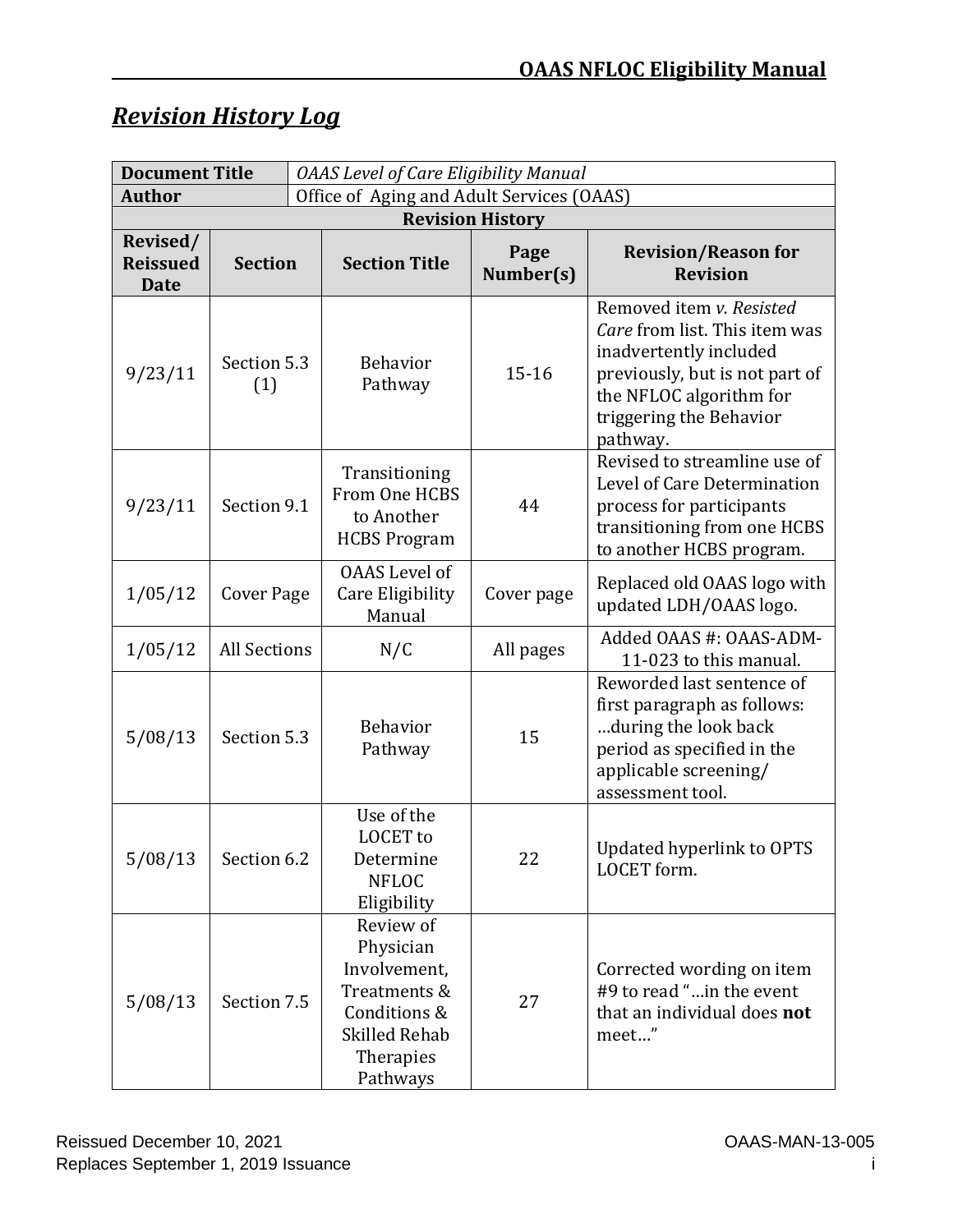# **OAAS NFLOC Eligibility Manual**

| 5/08/13  | Section<br>7.7.2    | <b>PACE Deeming</b><br>Procedure                                                | 30-32     | Changed OAAS-PF-10-002 to<br>OAAS-PF-13-009 to reflect<br>change to this form.                                                                                                         |
|----------|---------------------|---------------------------------------------------------------------------------|-----------|----------------------------------------------------------------------------------------------------------------------------------------------------------------------------------------|
| 5/08/13  | Section 7.8         | Permanent<br>Waiver of<br>Annual<br>Recertification<br>for PACE<br>Participants | 33-36     | Added this section to reflect<br>this new PACE process.                                                                                                                                |
| 5/08/13  | Section 8.0         | Degree of<br>Difficulty<br>Questions<br>(DDQ) Overview                          | 37        | Revised paragraph wording<br>under section 8.0 for clarity.                                                                                                                            |
| 5/08/13  | <b>All Sections</b> | N/C                                                                             | All pages | Removed section references<br>at top of all pages to<br>promote consistency.                                                                                                           |
| 9/11/13  | Section 9.1         | Transitioning<br>from one HCBS<br>Program to<br><b>Another HCBS</b><br>Program  | 44        | Revised paragraph wording<br>section 9.1 to remove use of<br>5 month old MDS-HC to<br>make NFLOC determination<br>when transitioning between<br><b>OAAS</b> operated HCBS<br>programs. |
| 9/11/13  | Section 9.2         | Transitioning<br>Out of a Nursing<br><b>Facility to HCBS</b>                    | 45        | Revised paragraph wording<br>under section 9.2 to remove<br>deeming status of<br>individuals transitioning out<br>of nursing facility to HCBS.                                         |
| 9/11/13  | Appendix A          | <b>Waiver HCBS</b><br>Slides                                                    | 48        | Removed slide indicating<br>deemed status for nursing<br>facility transitions to HCBS.                                                                                                 |
| 9/11/13  | Appendix B          | LT-PCS Only<br>Slides                                                           | 53        | Removed slide indicating<br>deemed status for nursing<br>facility transitions to LT-PCS<br>only State Plan.                                                                            |
| 11/18/13 | <b>All Sections</b> | N/C                                                                             | All pages | Changed from OAAS #:<br>OAAS-ADM-11-023 to OAAS-<br>MAN-13-005 to reflect new<br><b>OAAS Manual numbering</b><br>system.                                                               |
| 11/18/13 | Section 3.0         | Authority                                                                       | 8         | Removed reference to<br>Louisiana Register, Vol. 37,<br>No. 01, January 20, 2011 and<br>referenced LAC 50:II.10154<br>and 10156.                                                       |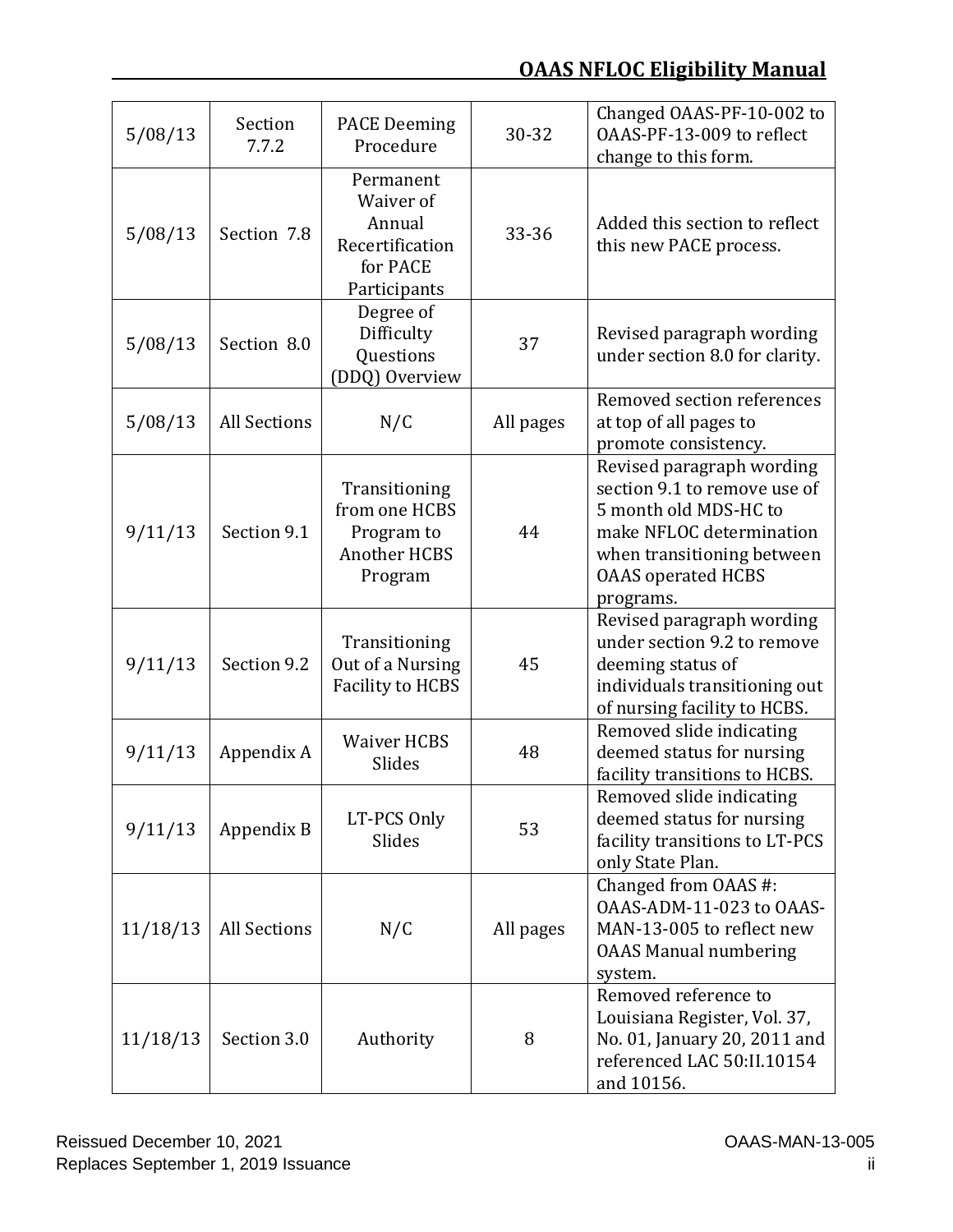# **OAAS NFLOC Eligibility Manual**

| 5/18/15  | Section 5.3         | <b>Behavior</b><br>Pathway                                                                                 | 16-18 | Clarified look-back periods<br>for Behavior pathway.                                                                                                                                                                                                                                                                                                                                                                                                                                                  |
|----------|---------------------|------------------------------------------------------------------------------------------------------------|-------|-------------------------------------------------------------------------------------------------------------------------------------------------------------------------------------------------------------------------------------------------------------------------------------------------------------------------------------------------------------------------------------------------------------------------------------------------------------------------------------------------------|
| 5/18/15  | Section 7.3         | Application of<br><b>DDQ Process</b>                                                                       | 28    | <b>Included Important Note</b><br>regarding application of<br>DDQs to nursing facility<br>residents.                                                                                                                                                                                                                                                                                                                                                                                                  |
| 5/18/15  | Section 7.5         | Review of<br>Physician<br>Involvement,<br>Treatments &<br>Conditions &<br>Skilled<br>Therapies<br>Pathways | 30    | Added P.2.h. IV infusion -<br>Central to Table 1.                                                                                                                                                                                                                                                                                                                                                                                                                                                     |
| 10/08/15 | Section 7.3         | Application of<br><b>DDQ Process</b>                                                                       | 28    | <b>Included Important Note</b><br>regarding DDQs not applied<br>to nursing facility residents,<br>or individuals in a hospital<br>(e.g., rehabilitation facility,<br>long-term acute care facility,<br>psychiatric hospital, etc.).                                                                                                                                                                                                                                                                   |
| 5/07/18  | <b>All Sections</b> |                                                                                                            |       | Changed and renumbered<br>all sections, changed<br>working of LOC to NFLOC,<br>added table to include links<br>to program requirements<br>and manuals, updated links<br>in document, deleted<br>pathway and appendix<br>charts, deleted PACE<br>procedures to reflect only<br>those relative to NFLOC and<br>eligibility, added<br>information regarding LT-<br>PCS & ITC, and revised<br>language and formatting<br>throughout the document to<br>clarify information and for<br>easier readability. |
| 12/01/18 | <b>All Sections</b> |                                                                                                            |       | <b>Clarified LTC Services</b><br>Access Contractor name,<br>added calendar days for all<br>timeframes noted included<br>LOCET and ITC.                                                                                                                                                                                                                                                                                                                                                                |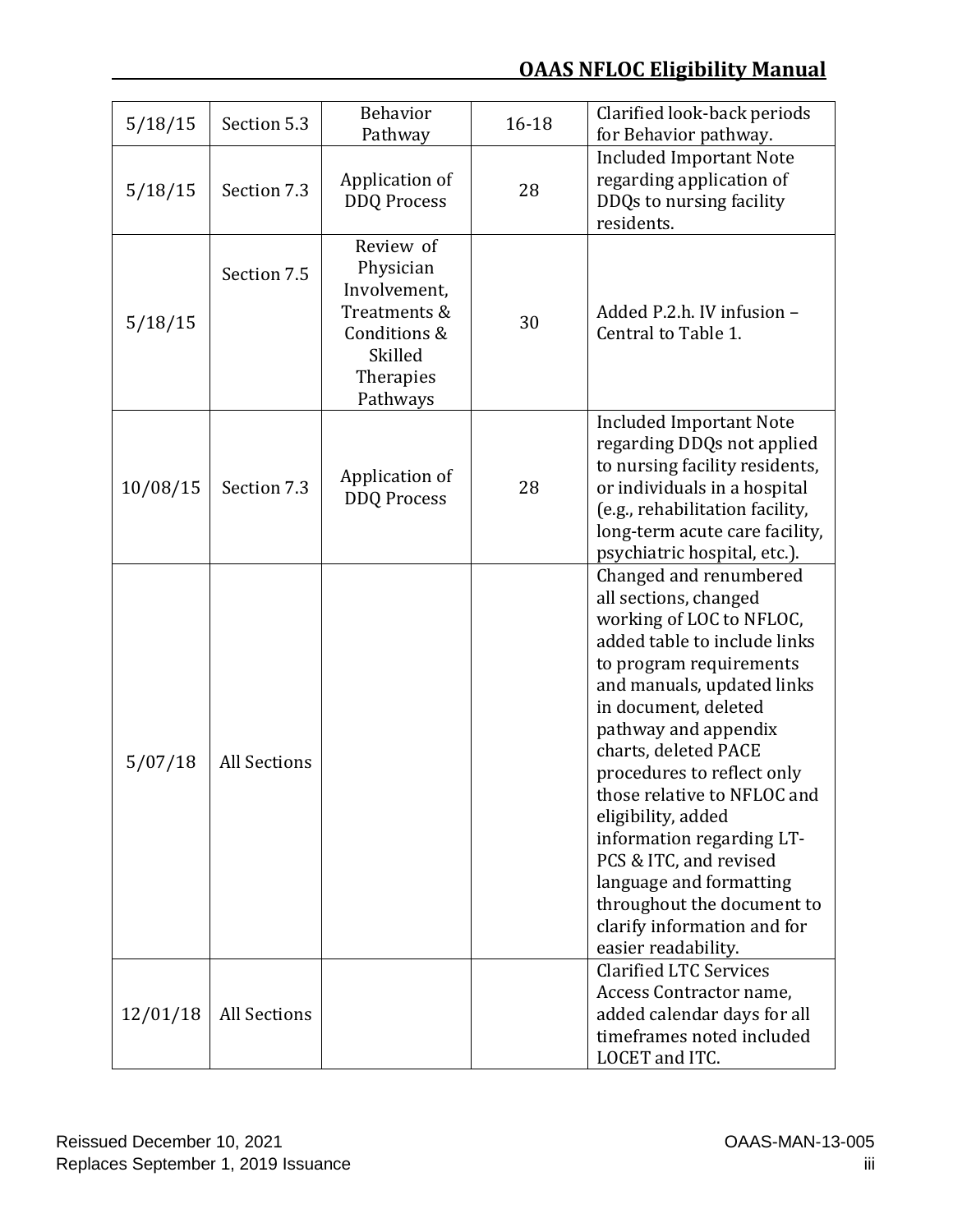| 12/01/18 | 4.1           | Medicaid<br>Financial<br>Eligibility                                                                | Updated the link to the<br>Medicaid Financial<br>Eligibility website.                                                                                                                                                                                                                                                                                                                                                                               |
|----------|---------------|-----------------------------------------------------------------------------------------------------|-----------------------------------------------------------------------------------------------------------------------------------------------------------------------------------------------------------------------------------------------------------------------------------------------------------------------------------------------------------------------------------------------------------------------------------------------------|
| 12/01/18 | 5.3, 5.4, 5.5 | Pathways<br>Physician<br>Involvement,<br>Skilled<br>Rehabilitation,<br>Treatments and<br>Conditions | Deleted language<br>referencing time-limited<br>length of stay.                                                                                                                                                                                                                                                                                                                                                                                     |
| 12/01/18 | 5.6           | <b>Behavior</b><br>Pathway                                                                          | Updated the language to<br>reflect changes to June 2018<br>rule and CMS approval<br>December 2018.                                                                                                                                                                                                                                                                                                                                                  |
| 12/01/18 | 6.1           | <b>LOCET</b>                                                                                        | Added timelines for when a<br>LOCET can be used - (30<br>calendar days).                                                                                                                                                                                                                                                                                                                                                                            |
| 12/01/18 | 8.2           | MDS-HC NFLOC<br>Review                                                                              | Added DDQ not used for<br>$\bullet$<br>paid caregivers.<br>Added instructions to<br>review "grandfather"<br>status for Behavior<br>pathway.<br>Added timeframes for<br>$\bullet$<br>submission of additional<br>documentation.                                                                                                                                                                                                                      |
| 9/01/19  | 5.2 & 10.3    | Cognitive<br>Performance<br>Pathway &<br><b>OAAS Waiver</b><br>Registries                           | Added short-term<br>$\bullet$<br>memory problem instead<br>of just "memory<br>problem" to the section<br>to clarify that someone<br>meets on the cognitive<br>pathway if they have a<br>short-term memory<br>problem and sometimes<br>understood. This<br>clarification was made<br>by the NFLOC<br>consultants.<br>Added language and<br>$\bullet$<br>regulations for placing<br>and removing someone<br>from the CCW & ADHC<br>Waiver registries. |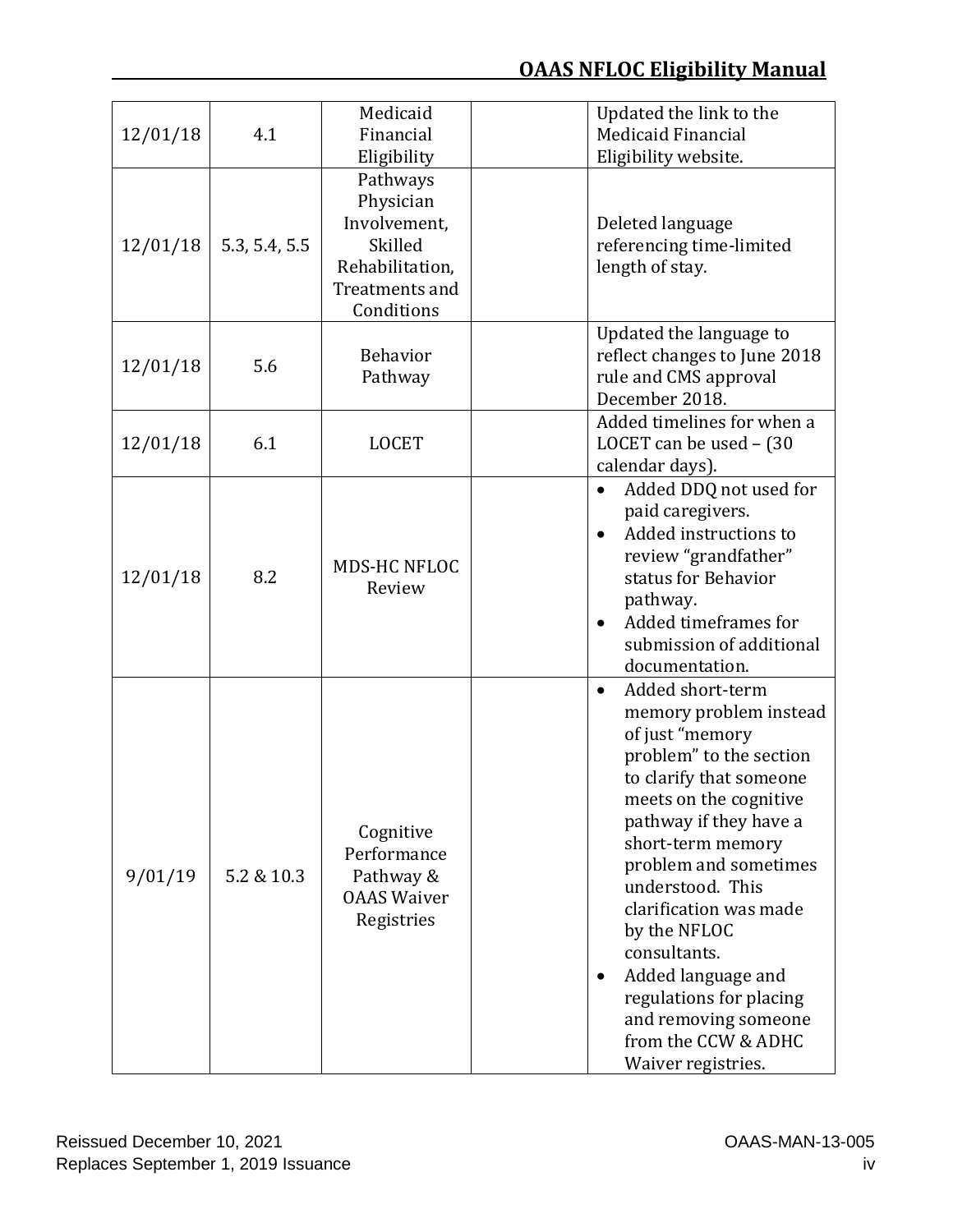# **OAAS NFLOC Eligibility Manual**

| 12/10/21 | All Sections                               | N/A                                                                                                                                        |                   | Changed MDS-HC to iHC<br>$\bullet$<br>in all sections where<br>MDS-HC was indicated.                                                                                                                                                                                                                                                                                                                                                                                                                                                                                     |
|----------|--------------------------------------------|--------------------------------------------------------------------------------------------------------------------------------------------|-------------------|--------------------------------------------------------------------------------------------------------------------------------------------------------------------------------------------------------------------------------------------------------------------------------------------------------------------------------------------------------------------------------------------------------------------------------------------------------------------------------------------------------------------------------------------------------------------------|
| 12/10/21 | 5.6; 7.1;<br>Section 8;<br>& Section<br>11 | <b>Behavior</b><br>Pathway;<br>LOCET & DDQs;<br><b>iHC NFLOC</b><br>Review Process;<br><b>Public Health</b><br>Emergency<br>Considerations | 14, 17, and<br>26 | Moved the Behavior<br>$\bullet$<br>pathway as the last<br>pathway considered to<br>correspond with OPTS.<br>Made the DDQ process<br>$\bullet$<br>for LOCET consistent<br>with how users will see<br>in OPTS.<br>Changed the MDS-HC<br>٠<br>review process to the<br>iHC review process. iHC<br>will not compute all<br>NFLOC pathways in the<br>system and generate a<br>report. Updated the<br>process for assessors if<br>they have to perform<br>NFLOC review manually.<br>Added a section on<br>$\bullet$<br><b>Public Health Emergency</b><br>(PHE) considerations. |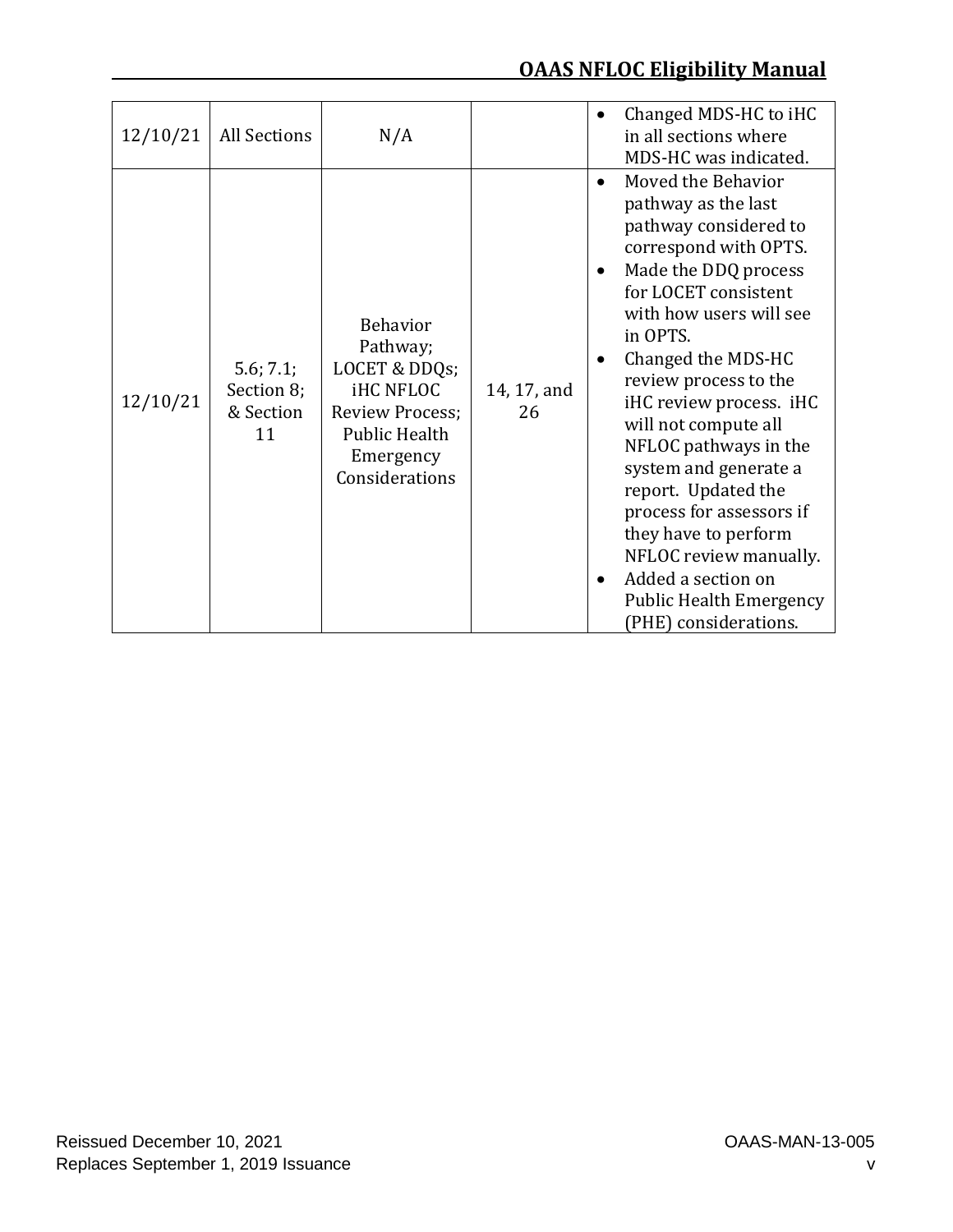# **Table of Contents**

| 1.0 |                                                              |  |  |  |  |
|-----|--------------------------------------------------------------|--|--|--|--|
| 2.0 |                                                              |  |  |  |  |
| 3.0 |                                                              |  |  |  |  |
| 4.0 |                                                              |  |  |  |  |
| 4.1 |                                                              |  |  |  |  |
| 4.2 |                                                              |  |  |  |  |
| 4.3 |                                                              |  |  |  |  |
| 5.0 |                                                              |  |  |  |  |
| 5.1 |                                                              |  |  |  |  |
| 5.2 |                                                              |  |  |  |  |
| 5.3 |                                                              |  |  |  |  |
| 5.4 |                                                              |  |  |  |  |
| 5.5 |                                                              |  |  |  |  |
| 5.6 |                                                              |  |  |  |  |
| 5.7 |                                                              |  |  |  |  |
| 6.0 |                                                              |  |  |  |  |
| 6.1 |                                                              |  |  |  |  |
| 6.2 | The Resident Assessment Instrument (RAI), interRAI-Home Care |  |  |  |  |
| 7.0 |                                                              |  |  |  |  |
|     |                                                              |  |  |  |  |
|     |                                                              |  |  |  |  |
| 8.1 |                                                              |  |  |  |  |
| 8.2 |                                                              |  |  |  |  |
|     |                                                              |  |  |  |  |
| 9.0 |                                                              |  |  |  |  |
| 9.1 |                                                              |  |  |  |  |
| 9.2 |                                                              |  |  |  |  |
| 9.3 |                                                              |  |  |  |  |
|     |                                                              |  |  |  |  |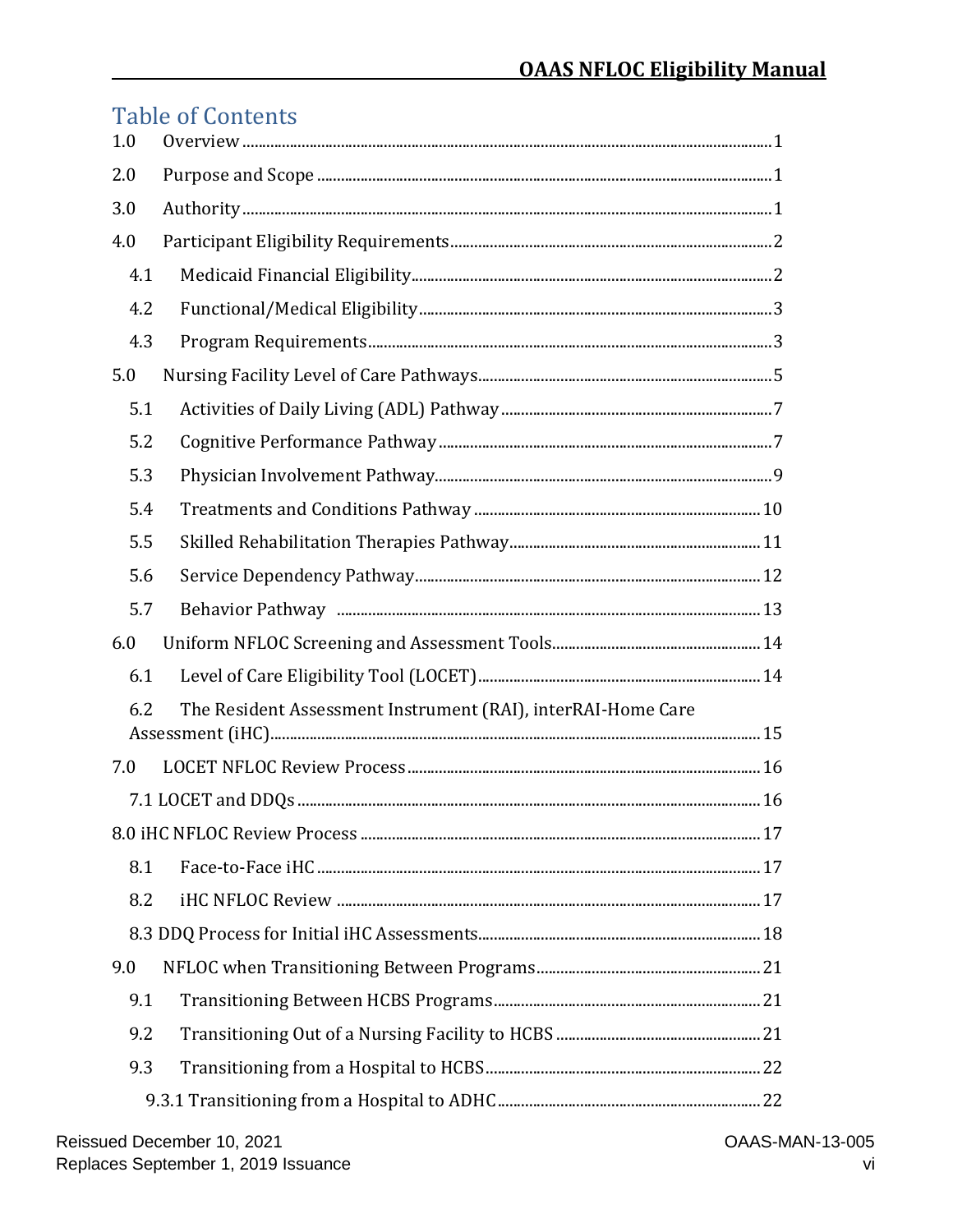| 9.5<br>HCBS Participant Transitioning from the Community Setting to a Nursing |  |
|-------------------------------------------------------------------------------|--|
|                                                                               |  |
|                                                                               |  |
|                                                                               |  |
|                                                                               |  |
|                                                                               |  |
|                                                                               |  |
|                                                                               |  |
|                                                                               |  |
|                                                                               |  |
|                                                                               |  |
|                                                                               |  |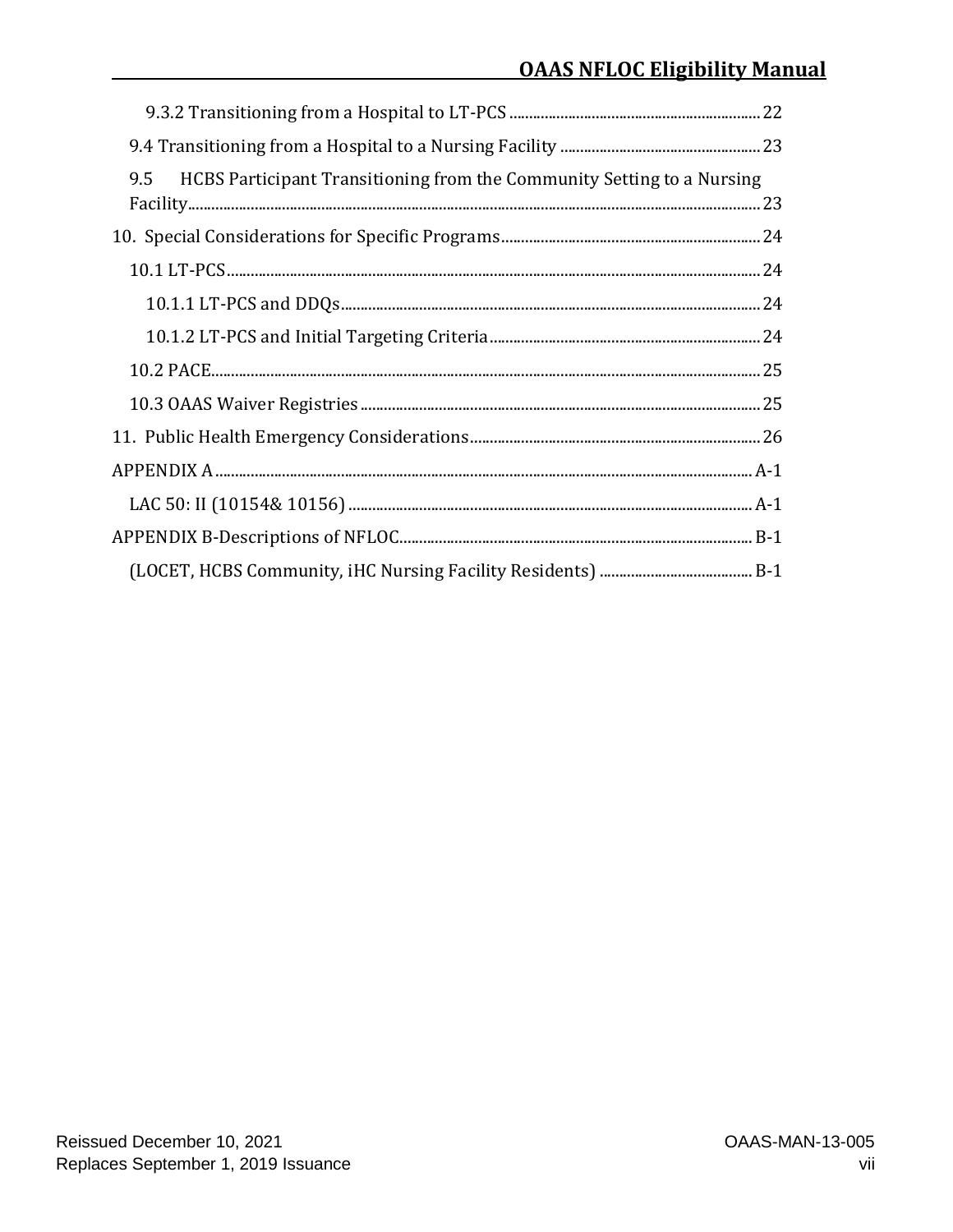## <span id="page-8-0"></span>**1.0 Overview**

The Level of Care (LOC) determination assures a consistent and reliable process for determining that individuals meet the functional/medical eligibility requirements for admission to and continued stay in a nursing facility or certain Home and Community-Based Service (HCBS) funded through the Medicaid Program. The LOC determination for these services/programs is referred to as the "**Nursing Facility Level of Care (NFLOC) determination.**"

The NFLOC determination process assists individuals with long-term or chronic health care needs in making informed decisions and in choosing options that reflect their preferences and meet their needs in the least restrictive way possible.

The Louisiana Department of Health (LDH), Office of Aging and Adult Services (OAAS), is the State agency responsible for oversight and determination of functional/medical eligibility for individuals applying for or who are receiving Medicaid-funded nursing facility care or certain HCBS administered by OAAS, including the Community Choices Waiver (CCW), Adult Day Health Care (ADHC) Waiver, Long Term-Personal Care Services (LT-PCS) and Program of All-Inclusive Care for the Elderly (PACE).

The program services administered by OAAS are provided to eligible individuals with a range of functional and cognitive abilities. Improving the ability of the health care delivery system to respond to the needs of all of these individuals in an equitable, streamlined, and fiscally responsible manner, is a primary and ongoing goal and responsibility of OAAS.

## <span id="page-8-1"></span>**2.0 Purpose and Scope**

The purpose of this manual is to provide instructions and guidance regarding the uniform NFLOC eligibility criteria and NFLOC review processes that must be followed by OAAS and/or its designees.

This manual must be used in conjunction with the Louisiana Department of Health (LDH) Medicaid manuals and other OAAS program manuals that provide more detail about policies and procedures regarding long term supports and services. References are made throughout this manual, as applicable, to guide the reader when specific program and other requirements are beyond the scope of this manual.

# <span id="page-8-2"></span>**3.0 Authority**

This document draws from a combination of federal and state laws, as well as Louisiana Department of Health (LDH) policies that specify the standards and procedures that must be followed in determining medical/functional eligibility for nursing facility services and HCBS programs. Should a conflict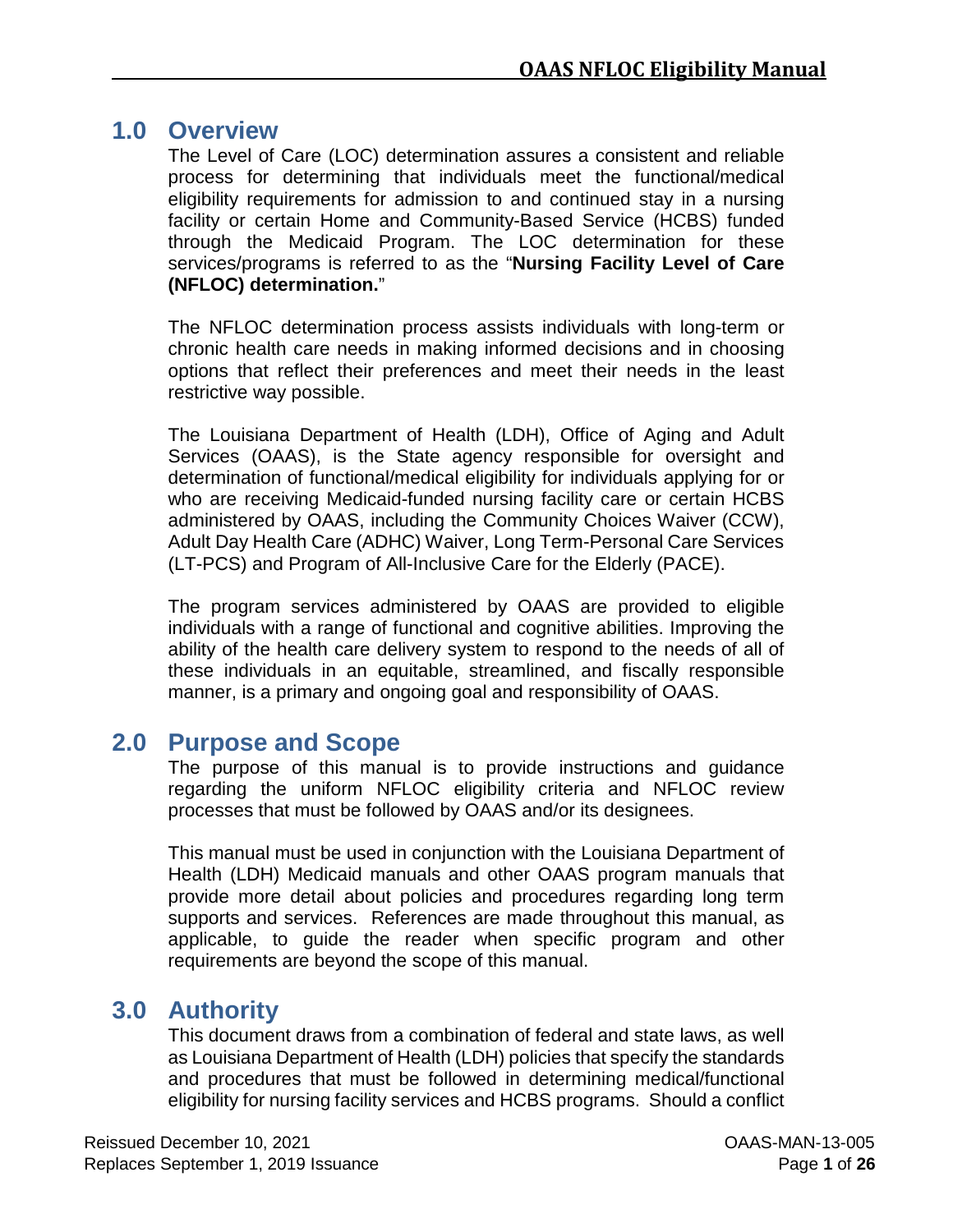exist between this manual's content and pertinent federal and state laws or regulations, the latter will take precedence.

The primary authority and basis for the protocols and directives outlined in this manual come from the Nursing Facilities―Standards for Payment, Level of Care Determination (LAC 50:II. §10154 and§10156). See Appendix A.

(a) Applicability. The rules and policies referenced in this manual apply to nursing facility services and Home and Community-Based Services (HCBS) funded through Medicaid HCBS Waivers, Long Term-Personal Care Services (LT-PCS) (Medicaid State Plan Services), and the Program of all Inclusive Care for the Elderly (PACE).

(b) Program Administration and Operation. The Louisiana Department of Health (LDH), in partnership with the Centers for Medicare and Medicaid (CMS), federal agency, and the Bureau of Health Services Financing (BHSF)/Louisiana Medicaid, administers the Medicaid-reimbursed programs and services operated by OAAS.

BHSF, in partnership with OAAS, develops program rules, regulations, manuals, policies, and procedures for the operation and oversight of these programs.

# <span id="page-9-0"></span>**4.0 Participant Eligibility Requirements**

Each long-term care program administered by OAAS has specific eligibility requirements for participants that must be met in order for an individual to be determined eligible. These eligibility requirements can be grouped into three (3) major categories:

- Medicaid financial eligibility;
- Medical/functional eligibility/Nursing Facility Level of Care (NFLOC); and
- Program requirements.

## <span id="page-9-1"></span>**4.1 Medicaid Financial Eligibility**

Financial eligibility for Medicaid-funded programs is determined by local Medicaid Eligibility staff. Maximum income and resource limits are announced each year by the LDH Medicaid division. Fact sheets for OAAS programs/services include a summary of current income and resource limits, and are posted on the OAAS website at: <http://ldh.la.gov/index.cfm/newsroom/detail/1433>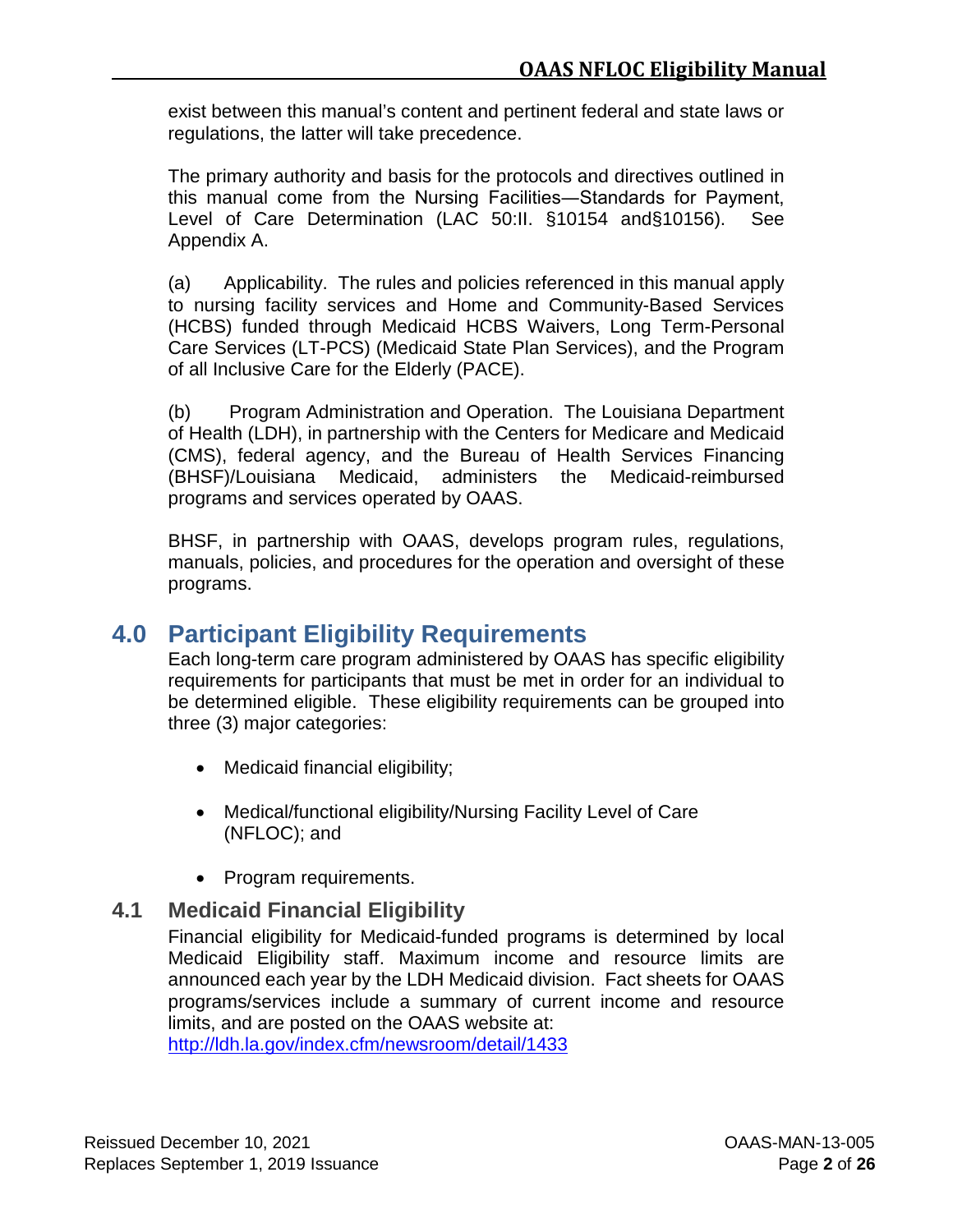Medicaid financial eligibility rules are complex. Certain income and resources may be excluded from these limits. Due to this complexity, OAAS employees and/or designees are instructed to refer individuals who are not yet Medicaid eligible to the Medicaid Eligibility office. Information regarding the Medicaid application and eligibility process can be found on the Healthy Louisiana website: [http://ldh.louisiana.gov/index.cfm/subhome/48.](http://ldh.louisiana.gov/index.cfm/subhome/48)

## <span id="page-10-0"></span>**4.2 Functional/Medical Eligibility**

OAAS utilizes prescribed, uniform screening and assessment tools to gather critical data for the purpose of determining whether an individual meets the Nursing Facility Levels of Care (NFLOC) criteria.

Individuals who are approved by OAAS, or its designee, as having met NFLOC, must continue to meet medical/functional eligibility criteria on an ongoing basis.

Louisiana establishes NFLOC via the use of scientifically validated and reliability-tested screening and assessment tools that are utilized upon initial application and program eligibility redetermination periods.

There are several, distinct pathways by which an individual can be determined to meet NFLOC eligibility criteria. These pathways are described in detail in [section 5.0](#page-12-0) of this manual.

## <span id="page-10-1"></span>**4.3 Program Requirements**

In addition to meeting Medicaid financial and functional/medical eligibility requirements/NFLOC, individuals must also meet all program specific requirements before they can be determined eligible for a particular program. Specific program requirements are defined in program rules, policies and program manuals.

State Regulations for each program can be found in the Louisiana Register under the Louisiana Administrative Code (LAC) at the following website [http://www.doa.la.gov/Pages/osr/lac/books.aspx.](http://www.doa.la.gov/Pages/osr/lac/books.aspx) Please see the LAC Rule associated with each program in the table below: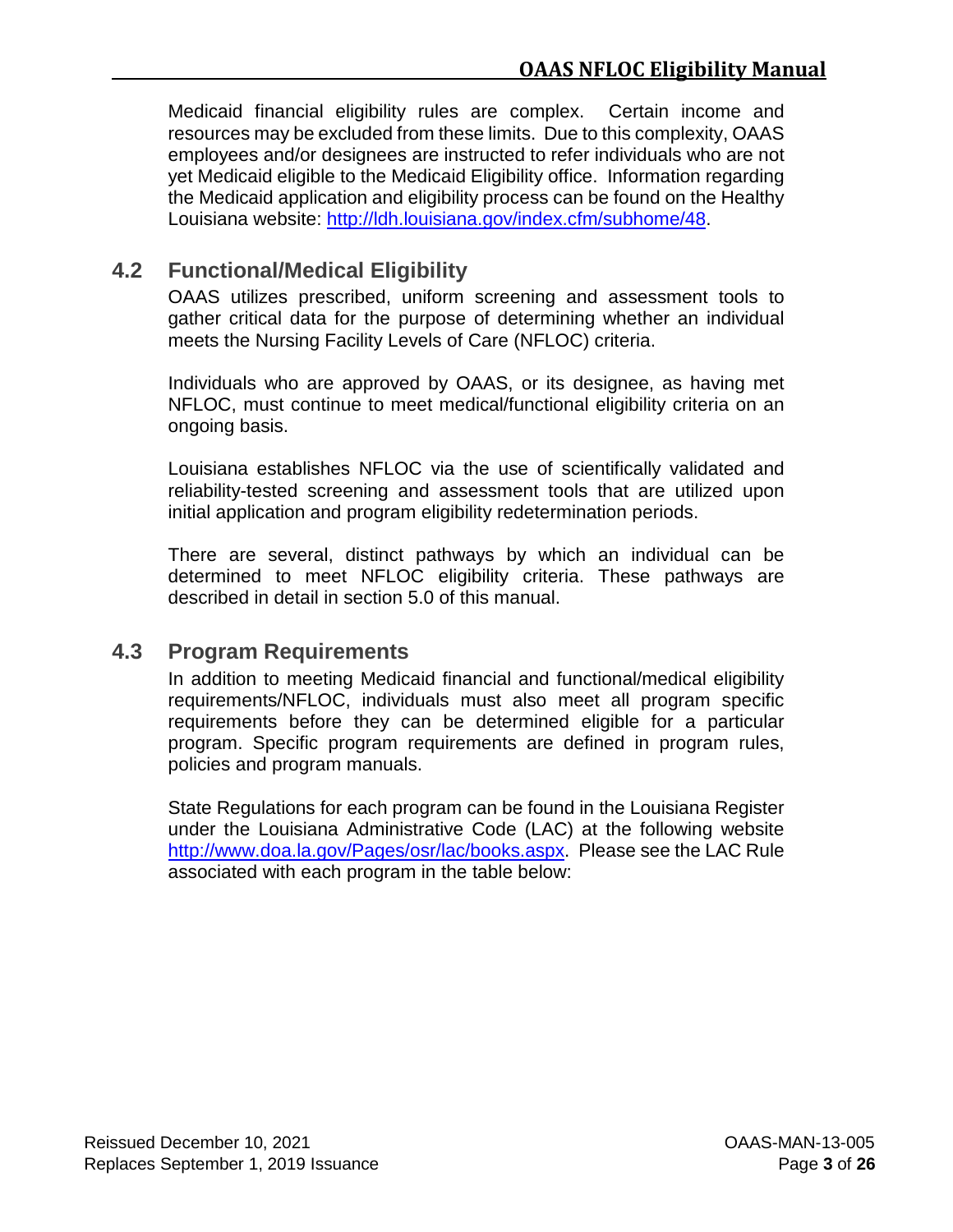| Programs:                                                                                                                                                                                                                                   | <b>Program Eligibility</b><br><b>Requirements:</b>                                                                                                                                                                                                                                                                                                                                                                                                                                                                              | <b>Fact Sheets:</b>                                                                                              | <b>LAC Rules &amp; Medical</b><br><b>Provider Manuals:</b>                                                                                                          |
|---------------------------------------------------------------------------------------------------------------------------------------------------------------------------------------------------------------------------------------------|---------------------------------------------------------------------------------------------------------------------------------------------------------------------------------------------------------------------------------------------------------------------------------------------------------------------------------------------------------------------------------------------------------------------------------------------------------------------------------------------------------------------------------|------------------------------------------------------------------------------------------------------------------|---------------------------------------------------------------------------------------------------------------------------------------------------------------------|
| <b>Adult Day</b><br><b>Health Care</b><br>(ADHC)<br>Waiver                                                                                                                                                                                  | Name on the ADHC<br>$\bullet$<br><b>Waiver Request for</b><br>Services Registry;<br>Health and safety<br>$\bullet$<br>requirements; and<br>Appropriateness, cost-<br>$\bullet$<br>effectiveness, and least<br>restrictive environment<br>guidelines.<br>FOR ADHC WAIVER & LT-<br>PCS TOGETHER: Not only<br>must meet NFLOC but also<br>must require at least limited<br>assistance with any one (1)<br>Activity of Daily Living (ADL).                                                                                          | https://ldh.la.g<br>ov/assets/doc<br>s/OAAS/public<br>ations/FactSh<br>eets/ADHC-<br>Fact-Sheet.pdf              | <b>LAC Rule:</b><br>50:XXI.2101-2915<br><b>Medicaid Provider</b><br>Manual:<br>http://www.lamedicaid.<br>com/provweb1/Provide<br>rmanuals/manuals/AD<br>HC/ADHC.pdf |
| Community<br><b>Choices</b><br>Waiver<br>(CCW)                                                                                                                                                                                              | Name on the Community<br>$\bullet$<br><b>Choices Waiver Request</b><br>for Services Registry;<br>Health and safety<br>$\bullet$<br>requirements; and<br>Appropriateness, cost-<br>$\bullet$<br>effectiveness, and least<br>restrictive environment<br>guidelines.                                                                                                                                                                                                                                                               | https://ldh.la.g<br>ov/assets/doc<br>s/OAAS/public<br>ations/FactSh<br>eets/CCW-<br>Fact-Sheet.pdf               | <b>LAC Rule:</b><br>50:XXI.8101-9503<br><b>Medicaid Provider</b><br>Manual:<br>http://www.lamedicaid.<br>com/provweb1/Provide<br>rmanuals/manuals/CC<br>W2/CCW.pdf  |
| Long-Term<br>Personal<br>Care<br><b>Services</b><br>(LT-PCS)<br><b>ONLY</b><br>NOTE: If<br>participant is<br>requesting<br><b>ADHC</b><br>Waiver & LT-<br><b>PCS</b><br>together,<br>then refer to<br><b>ADHC</b><br>Waiver<br>requirements | Must meet NFLOC AND<br>$\bullet$<br>must require at least<br>limited assistance with<br>any one (1) Activity of<br>Daily Living (ADL);<br>Direct care independently<br>$\bullet$<br>or through a responsible<br>representative; and<br>Faces a substantial<br>$\bullet$<br>possibility of deterioration<br>if either HCBS or nursing<br>facility services is not<br>provided in less than 120<br>calendar days. (This is<br>called Initial Targeting<br>Criteria (ITC)<br>Individual is in a<br>$\circ$<br>nursing facility and | https://ldh.la.g<br>ov/assets/doc<br>s/OAAS/public<br>ations/FactSh<br>eets/LT-<br><b>PCS_Fact_Sh</b><br>eet.pdf | <b>LAC Rule:</b><br>50:XV.12901-12919<br><b>Medicaid Provider</b><br>Manual:<br>http://www.lamedicaid.<br>com/provweb1/Provide<br>rmanuals/manuals/PC<br>S/pcs.pdf  |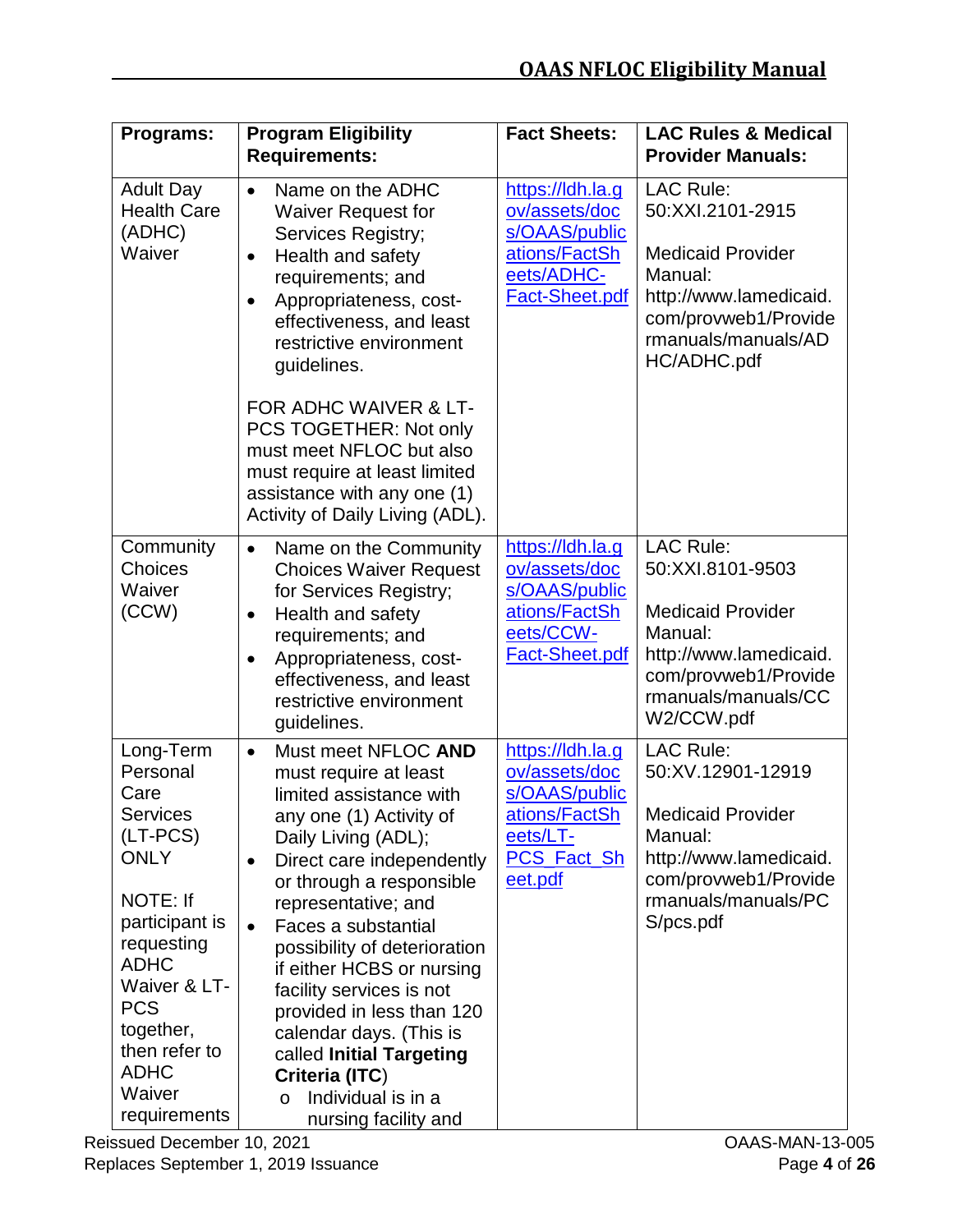|                                                                          | could be discharged<br>if community-based<br>services were<br>available;<br>Is likely to require<br>$\circ$<br>nursing facility<br>admission within the<br>next 120 calendar<br>days; or<br>Has a primary care<br>$\circ$<br>giver who has a<br>disability or is over<br>the age of 70.                                              |                                                                                                                              |                                                                                                                                                                      |
|--------------------------------------------------------------------------|--------------------------------------------------------------------------------------------------------------------------------------------------------------------------------------------------------------------------------------------------------------------------------------------------------------------------------------|------------------------------------------------------------------------------------------------------------------------------|----------------------------------------------------------------------------------------------------------------------------------------------------------------------|
| <b>Nursing</b><br>Facility<br>Services:                                  | Any individual seeking<br>$\bullet$<br>NF services to a<br>Medicaid certified NF<br>must be assessed for NF<br>services, regardless of<br>the individual's payer<br>source; and<br>Screening prior to<br>admission for a suspicion<br>of mental illness and/or<br>developmental disabilities<br>according to federal<br>regulations. | https://ldh.la.g<br>ov/assets/doc<br>s/OAAS/public<br>ations/FactSh<br>eets/Nursing-<br><b>Facilities-Fact-</b><br>Sheet.pdf | LAC Rule: 50:11.501-<br>511                                                                                                                                          |
| Program for<br>All-Inclusive<br>Care for the<br><b>Elderly</b><br>(PACE) | Health and safety<br>$\bullet$<br>requirements                                                                                                                                                                                                                                                                                       | https://ldh.la.g<br>ov/assets/doc<br>s/OAAS/public<br>ations/FactSh<br>eets/PACE-<br>Fact-Sheet.pdf                          | <b>LAC Rule:</b><br>50:XXIII.101-1301<br><b>Medicaid Provider</b><br>Manual:<br>http://www.lamedicaid.<br>com/provweb1/Provide<br>rmanuals/manuals/PA<br>CE/PACE.pdf |

# <span id="page-12-0"></span>**5.0 Nursing Facility Level of Care Pathways**

Several potential avenues of functional and medical eligibility are investigated by OAAS or its designees during the NFLOC eligibility determination process. These avenues are called **pathways**. These pathways are utilized to ensure consistency, uniformity, and reliability in making NFLOC determinations and are as follows. The distinct NFLOC pathways are:

• Activities of Daily Living (ADLs);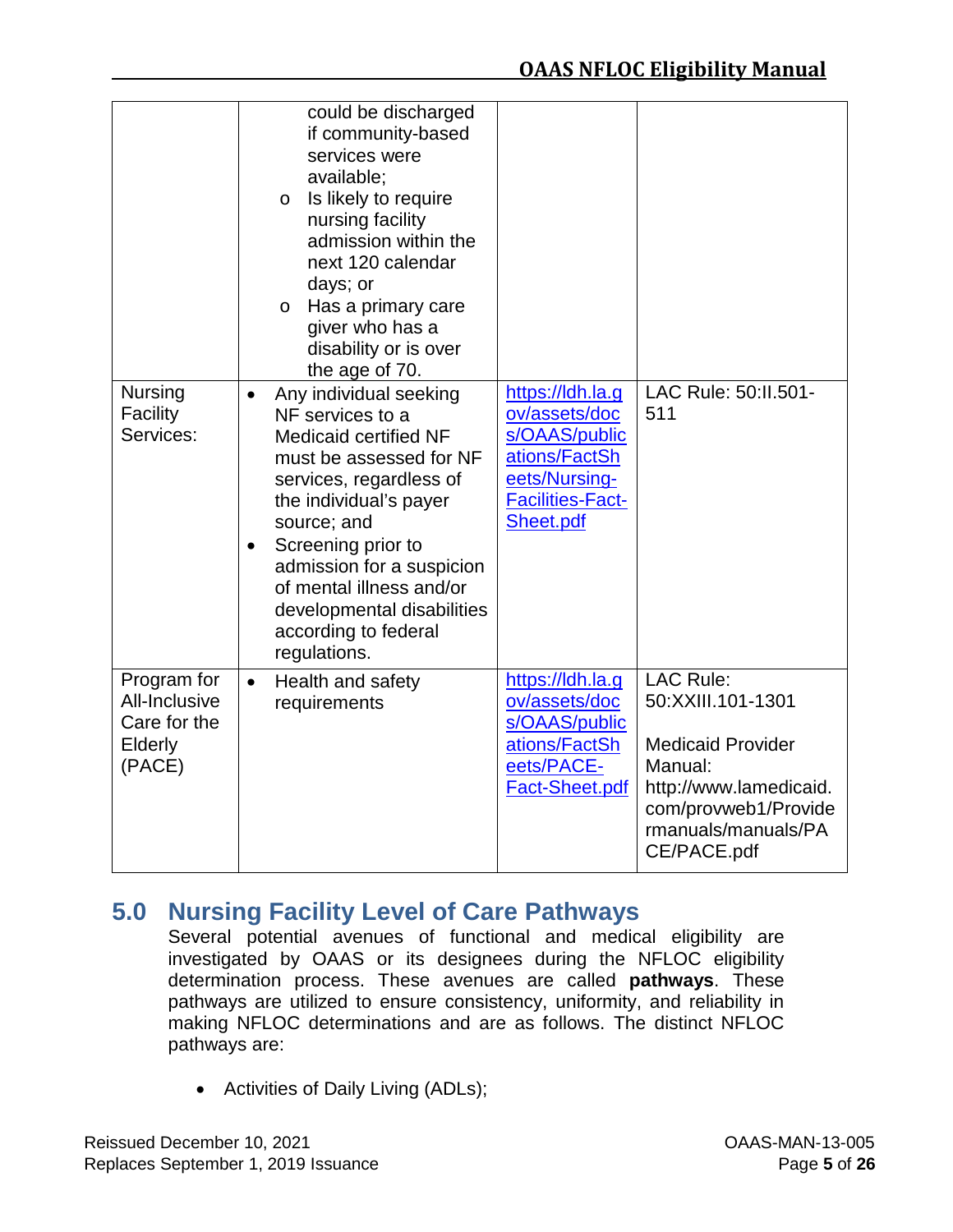- Cognitive Performance;
- Physician Involvement;
- Treatments and Conditions;
- Skilled Rehabilitation Therapies;
- Service Dependency; and
- Behavior.

When specific eligibility criteria are met within a pathway, that pathway is said to have "**triggered"**.

In order to meet the NFLOC criteria, an individual must meet eligibility requirements in **ONLY ONE (1)** of the pathways described in this section.

The Level of Care pathways elicit specific information within a specified evaluation period, regarding the individual's:

- Functional capabilities;
- Receipt of [human] assistance with Activities of Daily Living (ADLs) and Instrumental Activities of Daily Living (IADLs);
- Current medical treatments and conditions; and
- Other aspects of the individual's life.

Almost all NFLOC assessment items refer to the individual's status over a designated time period (look-back/look-forward periods). Look-back/lookforward time periods are looking back/forward from a specified date that are commonly referred as the Assessment Reference Date (ARD), observation period or assessment period. Time periods vary based on the assessments and can range from 3-day, 7-day, 14-day, or longer. In other words, the certified assessor is "looking back" or "looking forward" from the specified date in order to capture the requested data.

#### **NOTE: In determining NFLOC, staff should utilize the time periods established in this manual. These timeframes take into consideration various factors based on the assessment tool and community and nursing facility resident involvement.**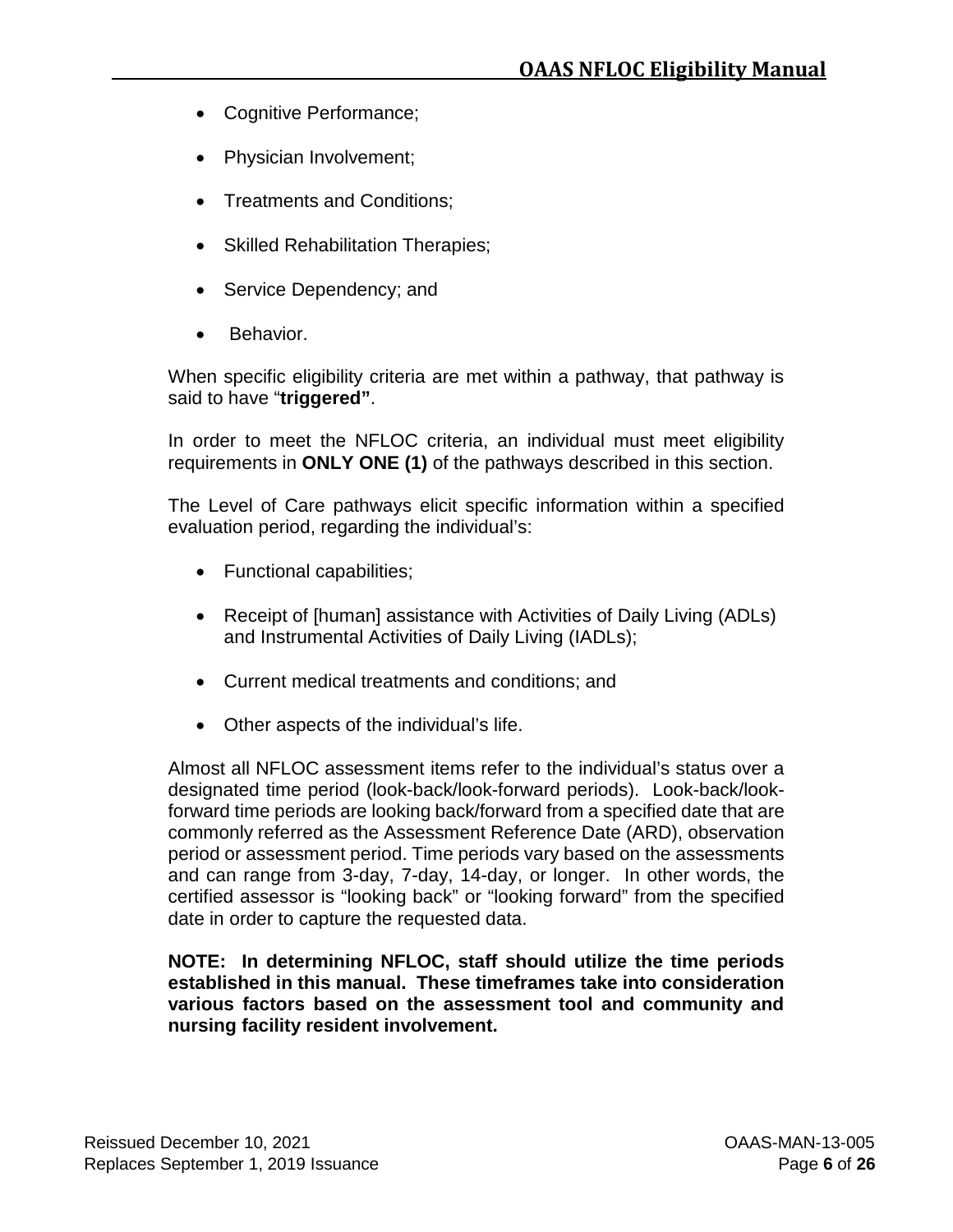## <span id="page-14-0"></span>**5.1 Activities of Daily Living (ADL) Pathway**

The intent of the ADL pathway is to determine the individual's self-care performance in Activities of Daily Living (ADLs) during a specified look-back period utilizing the prescribed screening and assessment tools. The ADL pathway identifies those individuals with a significant loss of independent function as measured by the amount of assistance **received** from another person during the specified look-back period.

The ADLs for which the NFLOC screening and assessment tools elicit information including but not limited to:

- Locomotion—Moving around in the individual's home;
- Dressing—How the individual dresses/undresses;
- Eating—How food is consumed (does not include meal preparation);
- Bed mobility—Moving around while in bed (includes sitting up and lying down once in the bed);
- Transferring—How the individual moves from one surface to another (excludes getting on and off the toilet and getting in and out of the tub/shower);
- Toileting—Includes getting on and off the toilet, wiping, arranging clothing, etc.;
- Personal hygiene (excludes baths/showers); and
- Bathing (excludes washing of hair and back).

In order for an individual to meet the NFLOC eligibility criteria in the ADL pathway, the individual must score at the:

- **Limited assistance** level or greater (as defined by the NFLOC screening/assessment instrument) on **toileting, transferring, or bed mobility**; **OR**
- **Extensive assistance** level or greater (as defined by the NFLOC screening/assessment instrument) on **eating**.

## <span id="page-14-1"></span>**5.2 Cognitive Performance Pathway**

The Cognitive Performance pathway identifies individuals who experienced difficulty during the specified look-back period in the areas listed below: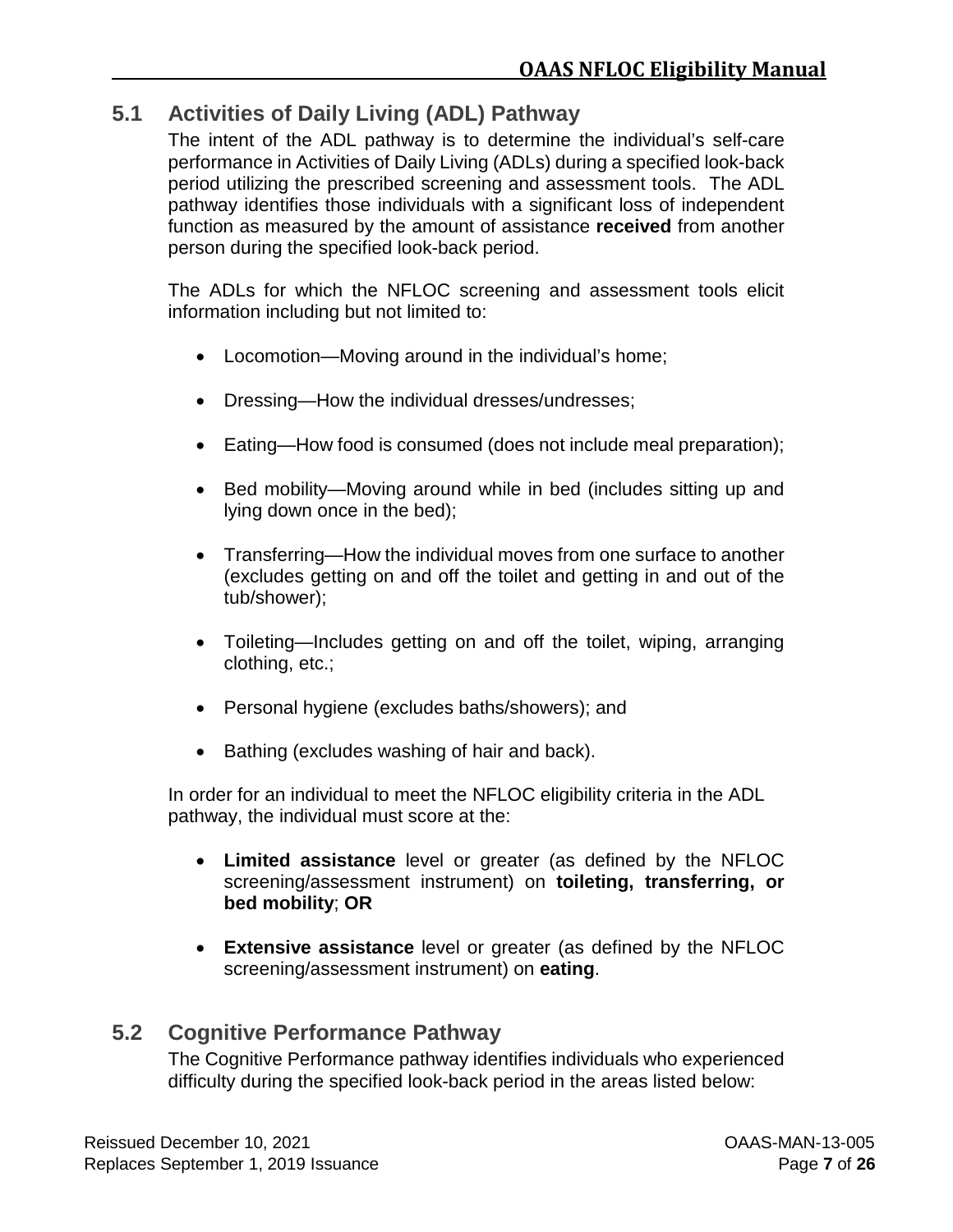- Short term memory which determines the individual's functional capacity to remember recent events;
- Cognitive skills for daily decision making which determines the individual's actual performance in making everyday decisions about tasks or Activities of Daily Living (ADLs) such as:
	- o Planning how to spend his/her day;
	- o Choosing what to wear; or
	- o Reliably using canes, walkers or other assistive devices/equipment, if needed; **AND**
- Making self understood which determines the individual's ability to express or communicate requests, needs, opinions, urgent problems, and social conversation, whether in speech, writing, sign language, or a combination of these (includes use of word board or keyboard).

In order for an individual to meet the NFLOC eligibility criteria in the Cognitive Performance pathway, the individual must have the type and level of impairment (during the specified NFLOC look-back period) in any one (1) of the conditions noted below:

- Individual is severely impaired in daily decision making (i.e., never or rarely made decisions); **OR**
- Individual has a short term memory problem **AND** daily decision making is moderately impaired (i.e., decisions are consistently poor or unsafe; cues or supervision is required at all times); **OR**
- Individual has a short term memory problem **AND** is sometimes understood (i.e., ability is limited to making concrete requests); **OR**
- Individual has a **short term memory problem and** is rarely or never understood; **OR**
- Individual is **moderately impaired** in daily **decision making** (i.e., decisions are consistently poor or unsafe; cues or supervision is required at all times), **AND** the individual is **usually understood** (i.e., difficulty finding words or finishing thoughts; prompting may be required); **OR**
- Individual is **moderately impaired** in **daily decision** making (i.e., decisions are consistently poor or unsafe; cues or supervision is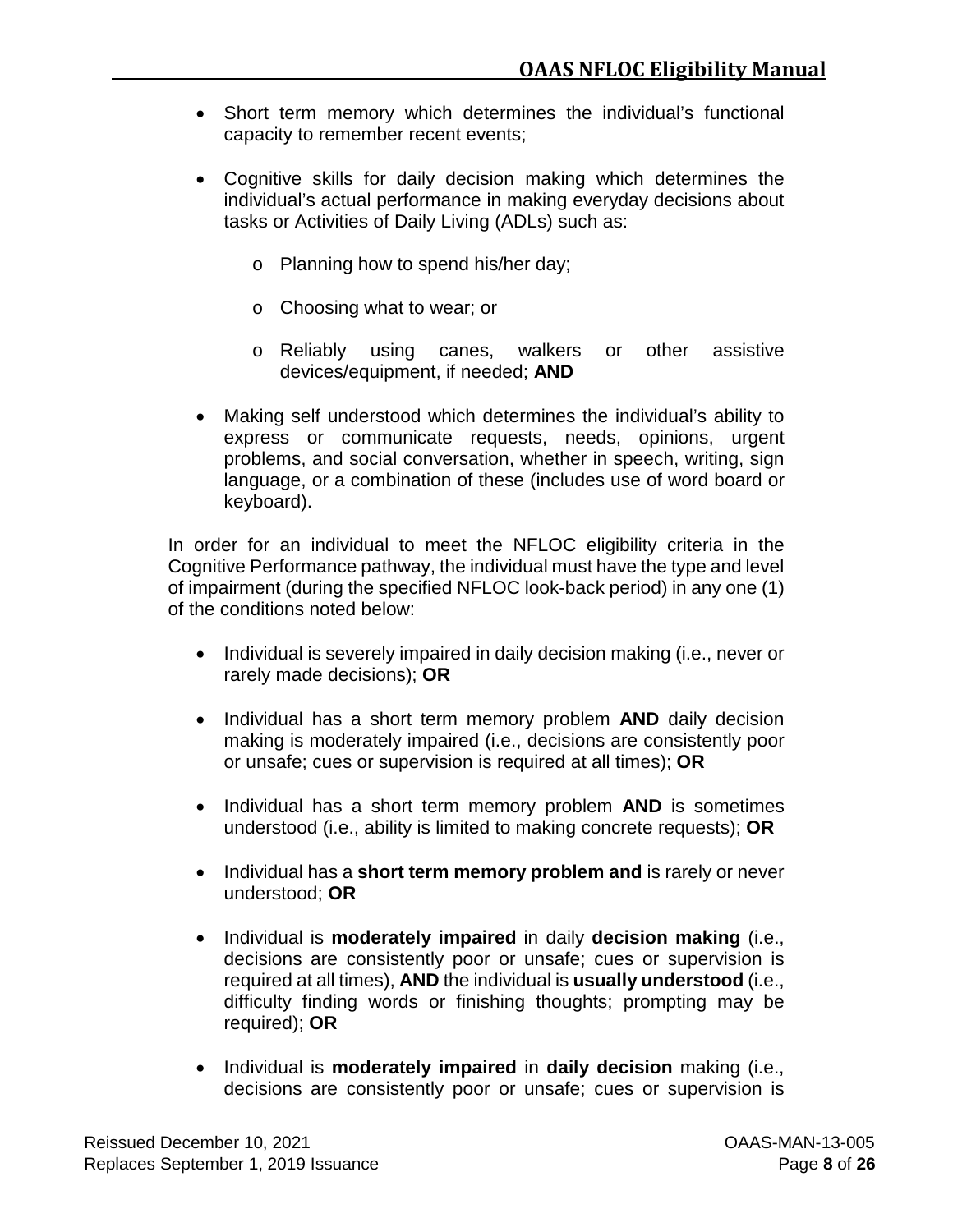required at all times), **AND** the individual is **sometimes understood** (i.e., ability is limited to making concrete requests); **OR**

- Individual is **moderately impaired** in daily decision making (i.e., decisions are consistently poor or unsafe; cues or supervision is required at all times), **AND** the individual is **rarely or never understood**; **OR**
- Individual is **minimally impaired** in **daily decision making** (i.e., has some difficulty in new situations or decisions are poor and requires cueing/supervision in specific situations only), **AND** the individual is sometimes understood (i.e., ability is limited to making concrete requests); **OR**
- Individual is **minimally impaired** in daily decision making (i.e., some difficulty in new situations or decisions are poor and requires cueing/supervision in specific situations only), **AND** the individual is **rarely or never understood**.

## <span id="page-16-0"></span>**5.3 Physician Involvement Pathway**

The intent of the Physician Involvement pathway is to identify individuals with unstable medical conditions that may be affecting his/her ability to care for him/herself.

Physician visits and physician orders are investigated, with consideration given to physician visits (excluding emergency room exams) and physician orders (excluding order renewals without change and hospital inpatient visits). Physician visits and orders in a nursing facility may be counted**.**

In order for an individual to be **APPROVED** in the Physician Involvement pathway, the individual must have:

- One day of doctor visits **AND** at least four (4) new order changes all occurring during the 14-day look back period; **OR**
- At least 2 days of doctor visits **AND** at least 2 new order changes all occurring during the 14-day look-back period; **AND**

Supporting documentation must be provided for the specific qualifying criteria above.

Acceptable supporting documentation includes, but is not limited to:

• A copy of the physician's orders; **OR**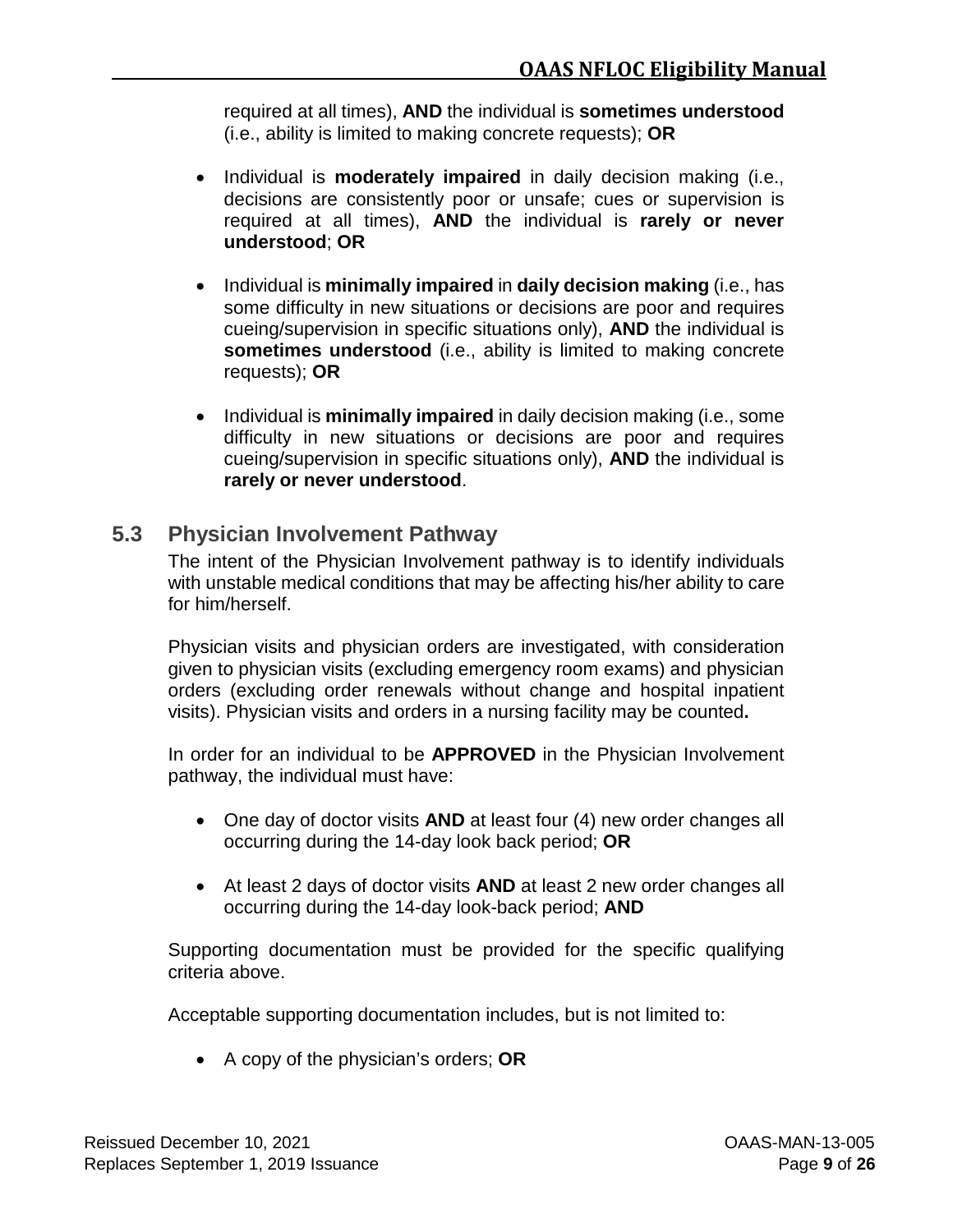- Home health care plans documenting the diagnosis, treatments and conditions within the designated timeframes; **OR**
- The appropriate form designated by OAAS to document the individual's medical status and condition. This may include the Statement of Medical Status Form; **OR**
- Other supporting documentation may also include:
	- o Hospital/nursing facility discharge plan, or physician's notes which document the diagnosis, treatments and conditions occurring during the designated time frame; **OR**
	- o Provider/support coordinator service logs documenting conversations with medical professionals to verity visits and/or orders; **OR**
	- o The assessor's direct observation of items required for this pathway (medication bottles for new medications ordered, etc.).

## <span id="page-17-0"></span>**5.4 Treatments and Conditions Pathway**

The intent of the Treatments and Conditions pathway in the NFLOC process is to identify individuals with unstable medical conditions that may be affecting a person's ability to care for him/herself. For a person to meet this pathway, the person must have:

- In the 7 days before the assessment: Intravenous (IV) feedings; **OR**
- In the 14 days before the assessment any of the below:
	- o Stage 3-4 pressure sores; OR
	- o Intravenous (IV) medications to treat a condition; **OR**
	- o Daily tracheostomy care and ventilator/respiratory suctioning (This refers to any one of these task); **OR**
	- o Pneumonia and the individual needed help with IADLs, ADLs, or restorative nursing care during this time; **OR**
	- o Daily respiratory therapy provided by a qualified professional; **OR**
	- o Daily insulin injections with two or more order changes; **OR**
	- o Peritoneal or hemodialysis.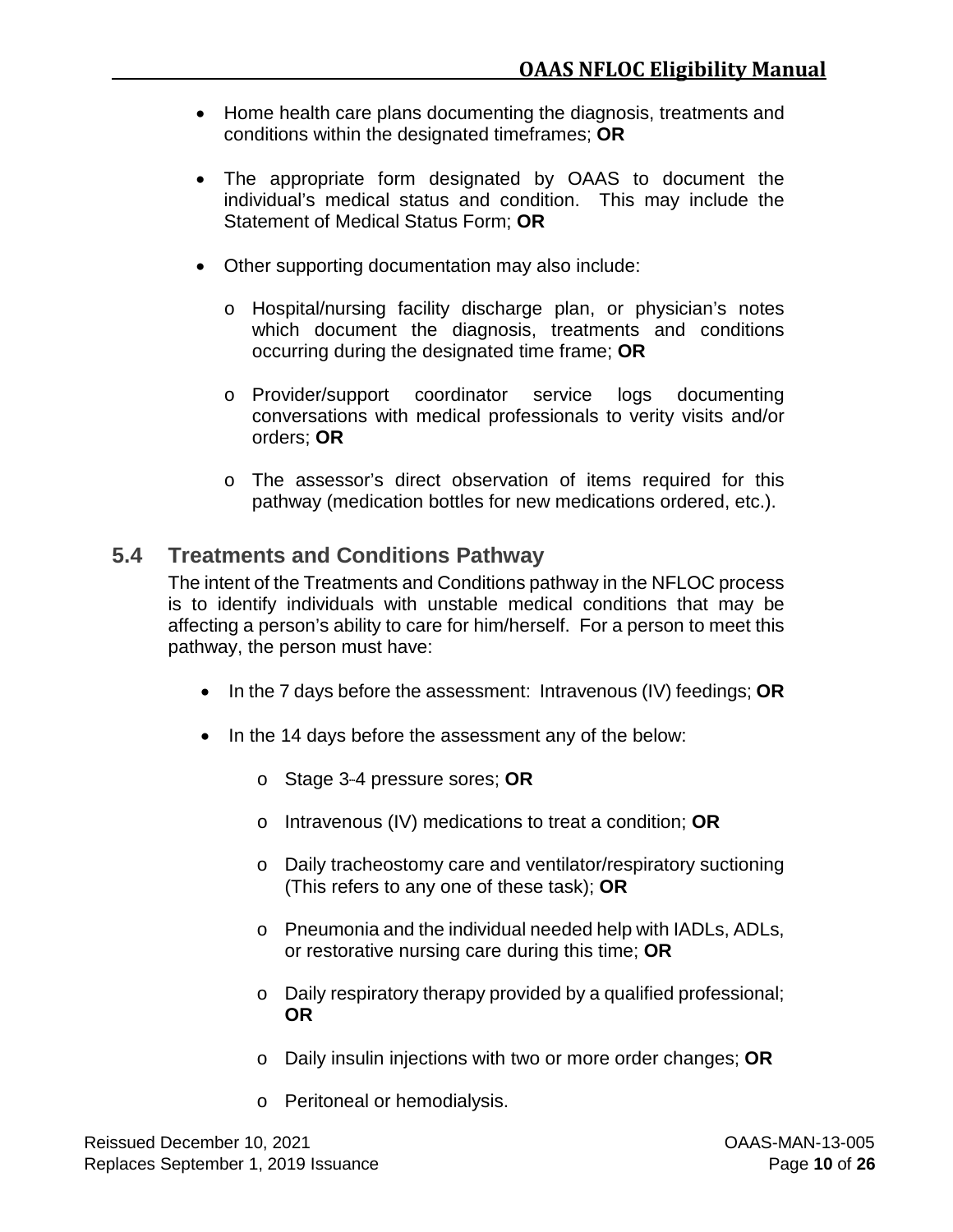Acceptable supporting documentation includes, but is not limited to:

- A copy of the physician's orders; **OR**
- Home healthcare plans documenting the diagnosis, treatment and conditions within the designated timeframes; **OR**
- The appropriate form designated by OAAS to document the individual's medical status and condition. This may include the Statement of Medical Status Form; **OR**
- Other supporting documentation may also include:
	- o Hospital/nursing facility discharge plan, or physician's notes which document the diagnosis, treatments and conditions occurring during the designated time frame; **OR**
	- o Provider/support coordinator service logs documenting conversations with medical professionals to verify the receipt of treatments or conditions; **OR**
	- o The assessor's direct observation of the treatment or condition.

## <span id="page-18-0"></span>**5.5 Skilled Rehabilitation Therapies Pathway**

The intent of the Skilled Rehabilitation Therapies pathway is to identify individuals who have received, or are scheduled to receive, at least 45 minutes of physical therapy, occupational therapy, or speech therapy within the specified 7-day look-back period, or within the specified 7-day lookforward period.

In order for an individual to be **APPROVED** in this pathway, the individual must:

- Have received at least 45 minutes of active physical therapy, occupational therapy, and/or speech therapy during the, 7-day lookback period); **OR**
- Be scheduled to receive at least 45 minutes of active physical therapy, occupational therapy, and/or speech therapy within the 7 day look-forward period.

#### **NOTE: The above does not include assessments or evaluations.**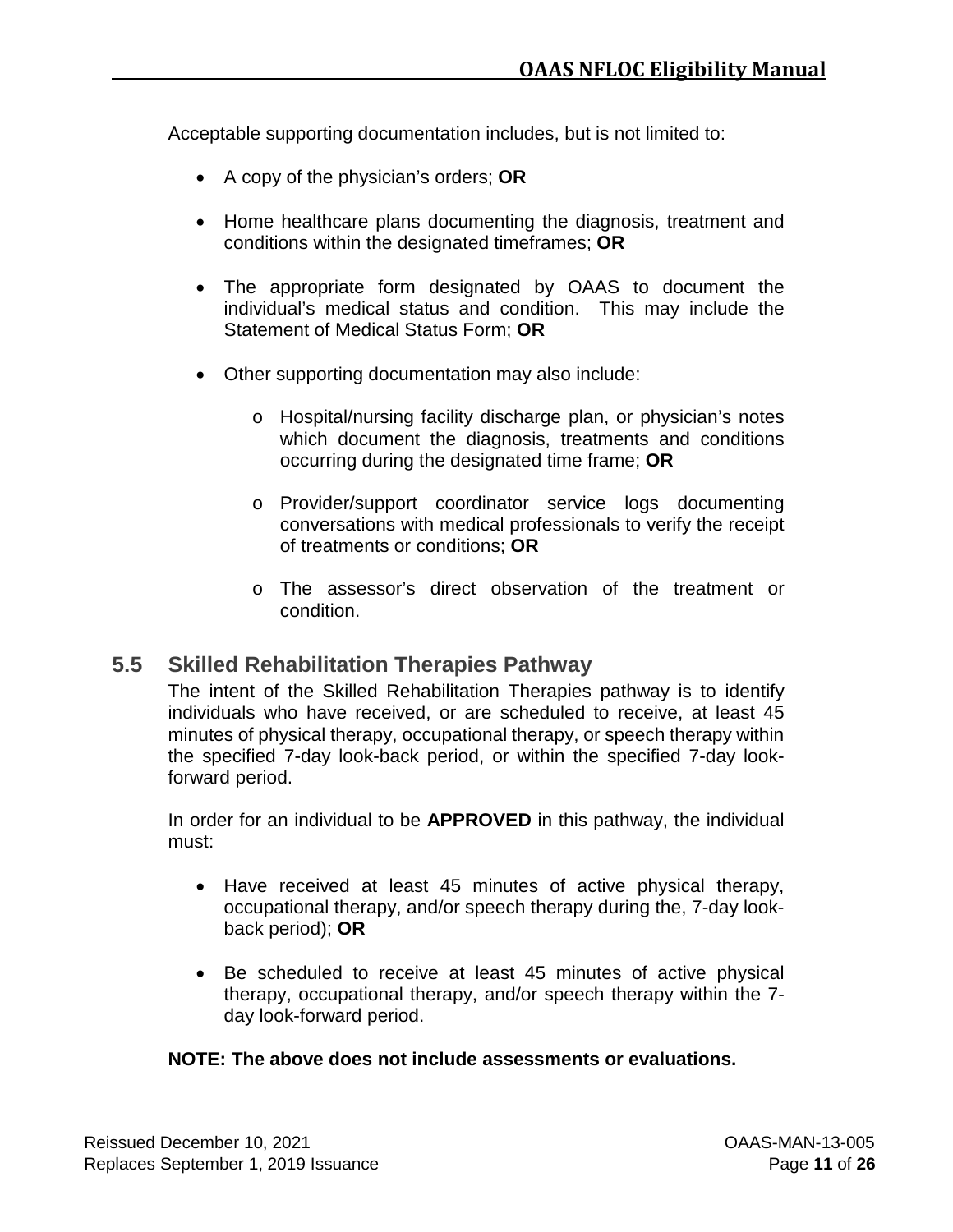Supporting documentation must also be provided for the specific qualifying criteria listed above. Acceptable supporting documentation includes, but is not limited to:

- A copy of the physician's orders for the received/scheduled therapy; **OR**
- Home health care plan notes indicating the received/scheduled therapy; **OR**
- Progress notes indicating the physical, occupational, and/or speech therapy received or scheduled; **OR**
- Nursing facility or hospital discharge plans indicating the therapy received/scheduled; **OR**
- The appropriate form designated by OAAS to document the individual's medical status and condition. This may include the Statement of Medical Status Form; **OR**
- Other supporting documentation may also include:
	- o Hospital/nursing facility discharge plan, or physician's notes which document the diagnosis, treatments and conditions occurring during the designated time frame; **OR**
	- o Provider/support coordinator service logs documenting conversations with medical professionals to verify therapy received or scheduled, **OR**
	- o The assessor's direct observation of the skilled rehabilitation/therapy.

## <span id="page-19-0"></span>**5.6 Service Dependency Pathway**

The intent of the pathway is to identify individuals who are currently in a nursing facility or receiving services through the Adult Day Health Care (ADHC) Waiver, the Community Choices Waiver (CCW), Program of All Inclusive Care for the Elderly (PACE), or Long Term-Personal Care Services (LT-PCS).

In order for individuals to be approved under this pathway, the aforementioned services must have been approved prior to December 1, 2006 and ongoing services are required in order for the individual to maintain current functional status. There must have been no break in services during this time period.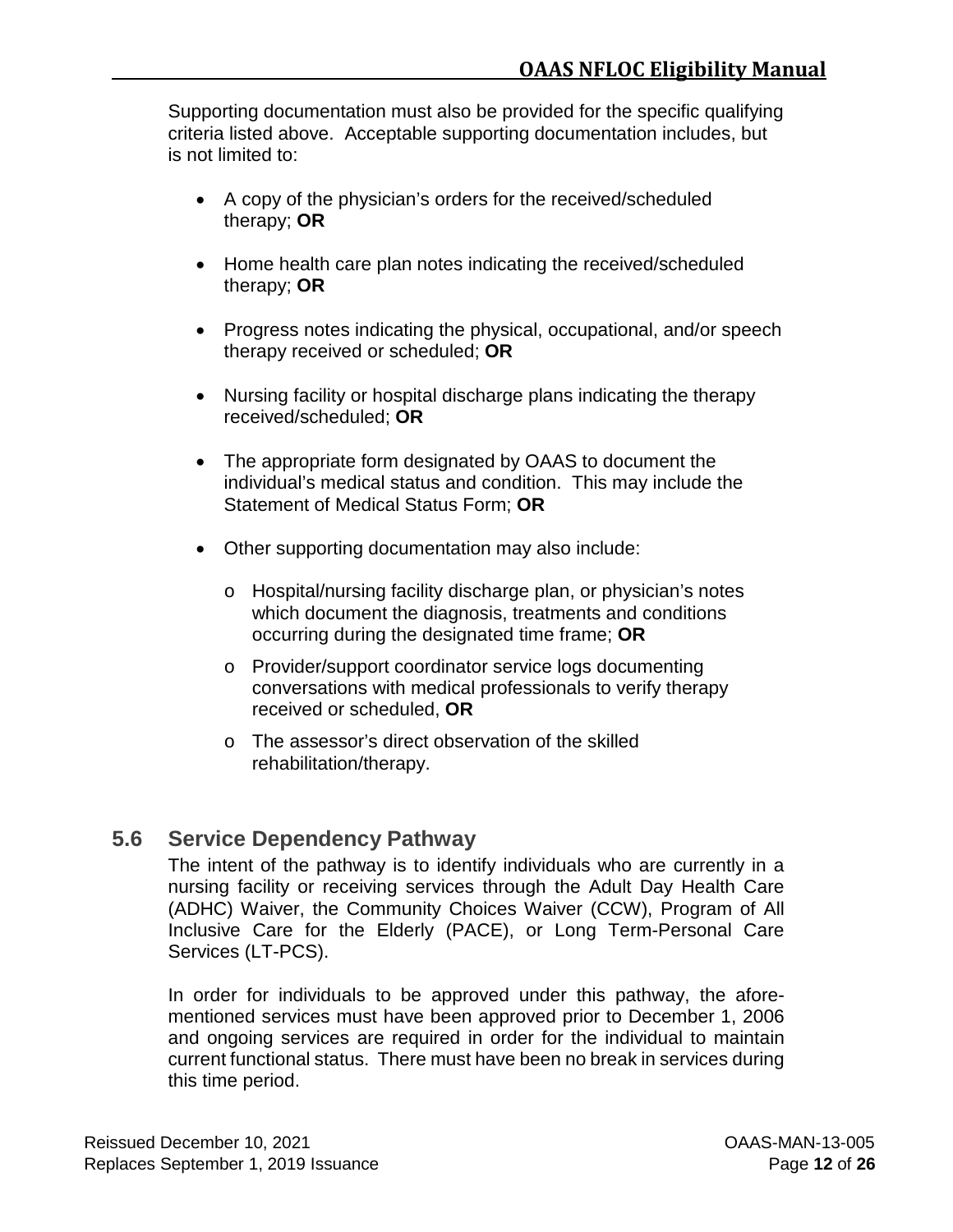### <span id="page-20-0"></span>**5.7 Behavior Pathway**

Effective December 1, 2018, the Behavior pathway is no longer used to determine NFLOC for individuals requesting services. This pathway is only approved for individuals currently receiving, OAAS waiver services, nursing facility services, Long Term-Personal Care Services (LT-PCS) and PACE as of December 1, 2018 who continue to meet only on this pathway.

An individual who continues to meet under the Behavior Pathway ONLY is considered "grandfathered". An individual may lose "grandfather" status if:

- He/she is discharged from a Nursing Facility, OAAS waivers, LT-PCS or PACE after December 1, 2018.
- He/she is found eligible for services in another Medicaid Long Term Service and Support or setting more appropriate to his/her needs such as services provided by the Office of Behavioral Health (OBH) or the Office for Citizens with Developmental Disability (OCDD).

#### **NOTE: An individual does not lose "grandfather" status when moving between any OAAS programs where NFLOC is needed for eligibility.**

For those that meet "grandfather" status, the intent of this pathway and criteria must remain the same as described below.

These individuals continue to experience repetitive behavioral challenges that have impacted their ability to function in the community during the specified screening/assessment look-back period.

In order for an individual to continue to meet the criteria under this pathway, the individual must have exhibited any one of the following behaviors during the three (3)-day look-back period before the assessment:

- Wandering; **OR**
- Verbally abusive behavior; **OR**
- Physically abusive behavior; **OR**
- Socially inappropriate or disruptive behavior; **OR**
- Experienced Delusions or hallucinations that impacted his/her ability to live independently in the community within the specific screening/assessment tool's look-back period.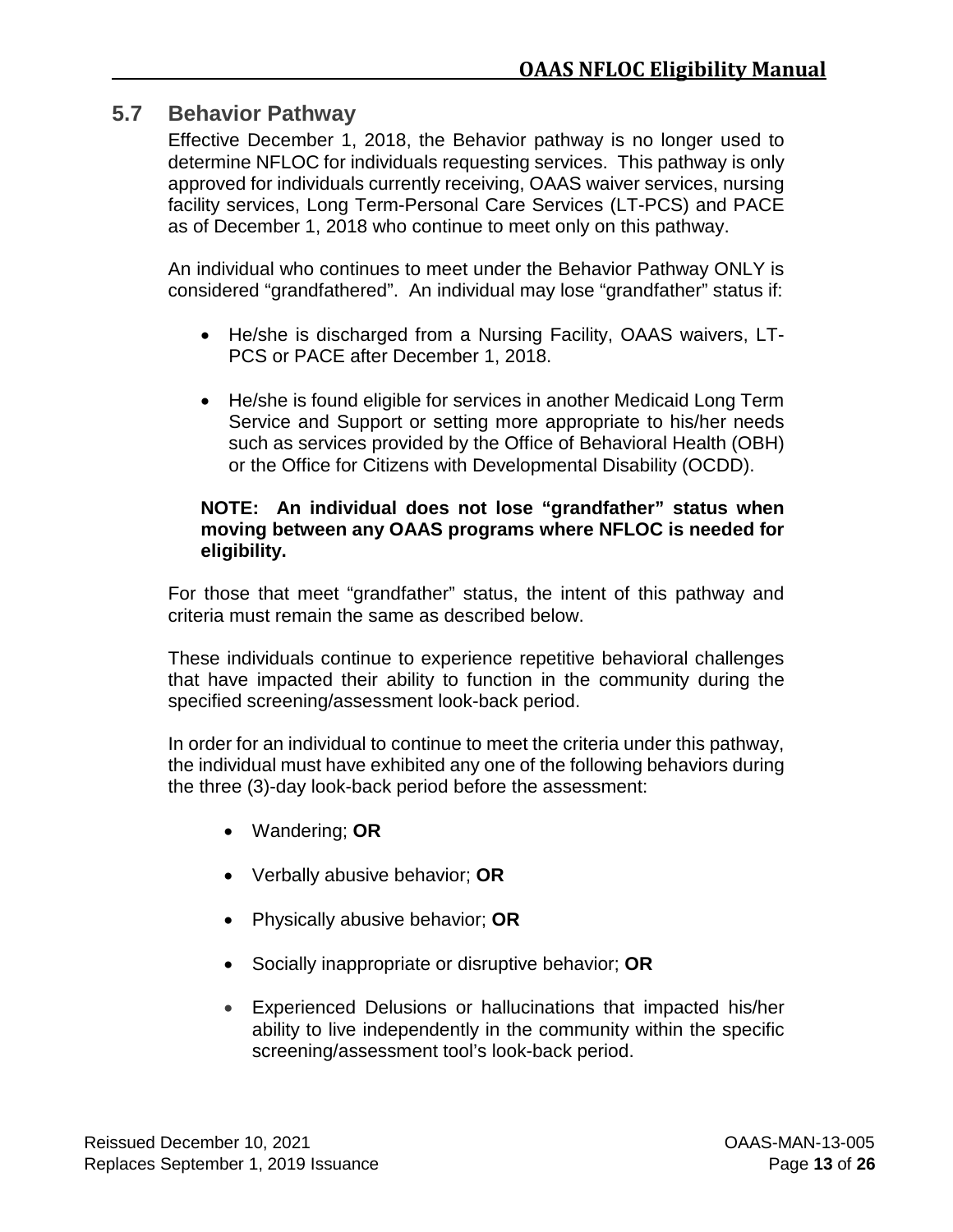## <span id="page-21-0"></span>**6.0 Uniform NFLOC Screening and Assessment Tools**

This section provides a description of the prescribed uniform NFLOC screening and assessment tools and related processes utilized by OAAS and/or its designees to assess and determine an individual's initial and ongoing NFLOC eligibility status.

## <span id="page-21-1"></span>**6.1 Level of Care Eligibility Tool (LOCET)**

The Level of Care Eligibility Tool (LOCET) is an algorithm-based screening tool used by OAAS and/or its designated entities during the initial intake screening process to ascertain whether an individual "presumptively" meets the Nursing Facility NFLOC eligibility criteria, as described in [Section](#page-12-0) 5.0, or via application of Degree of Difficulty Questions (DDQs) described in [Section 8.0](#page-28-0) of this manual, for the identified OAAS programs.

The LOCET is designed to be an automated, easily administered, personcentered screening tool. The LOCET is compatible with the congressionally mandated Resident Assessment Instrument (RAI) used in nursing facilities in the United States and several countries abroad (the RAI is also referred to as the Minimum Data Set or MDS*)*. This compatibility fosters and promotes continuity of care through a seamless assessment system across multiple facility-based and HCBS settings.

The LOCET screening tool is primarily administered over the telephone by trained Long Term Care (LTC) Services Access contractor staff. This contractor serves as the single point of entry for all individuals calling for admission to certain OAAS operated HCBS programs or nursing facility services.

This concept and use of the LOCET screening tool is designed to meet the following primary functions:

- Provide individuals, their caregivers, and their families comprehensive and objective information about community services, and program eligibility criteria that facilitates informed choices;
- Assist with navigation, linking consumers with the opportunities, services, and resources available to help meet their particular needs;
- Consistent delivery of a streamlined NFLOC screening process that fosters a person centered approach, and facilitates appropriate access to care;
- Streamline consumers' transitions along the continuum of care; and
- Reduce barriers to accessing health care services and improve care delivery in a cost-effective and efficient manner.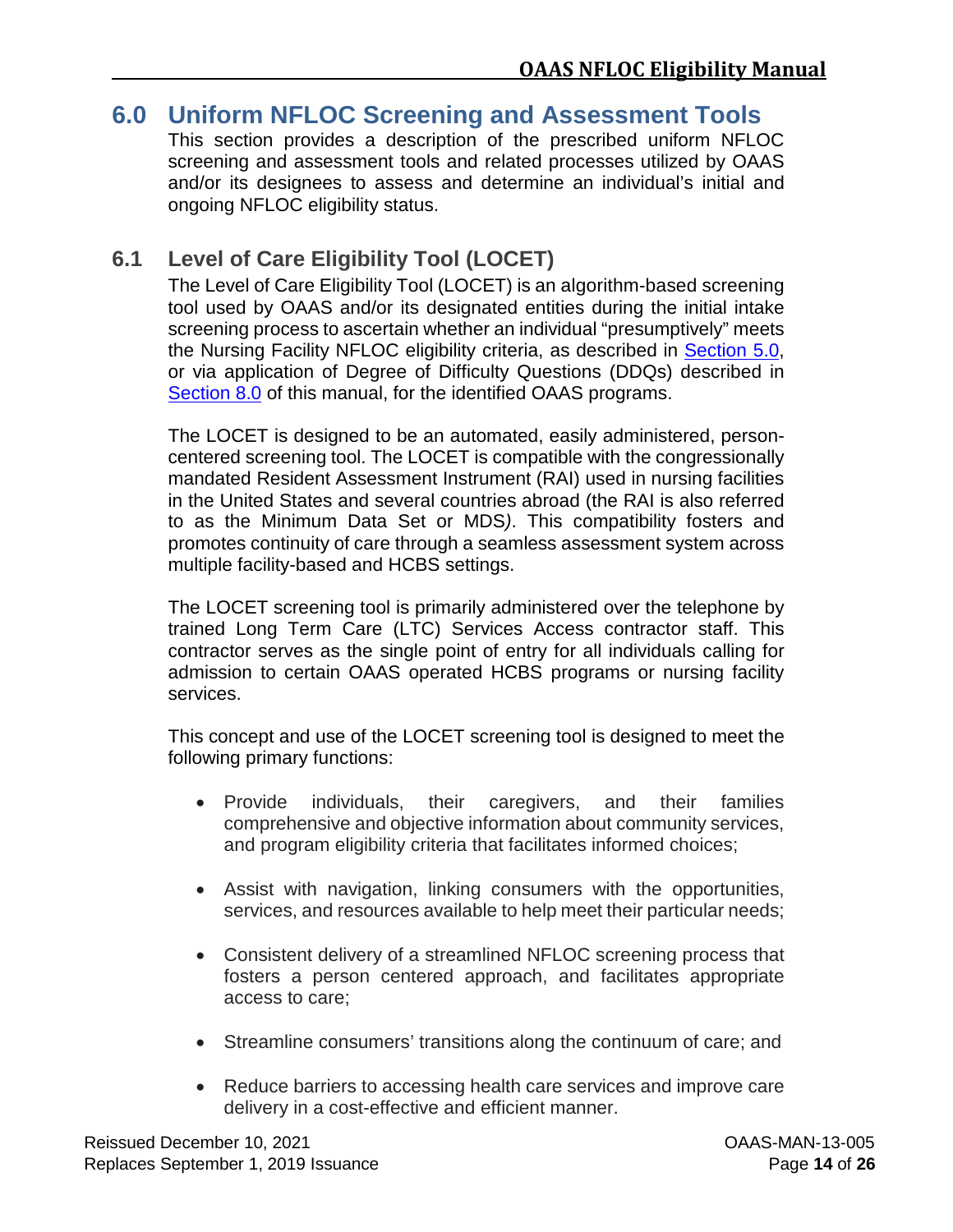The information required on the LOCET must be provided by the individual requesting services, or by someone who is sufficiently familiar with the individual to provide all required information, completely and accurately (e.g., self, responsible representative, family, nursing facility staff, hospital discharge planner staff, etc.).

The telephone-administered LOCET renders a "presumptive" NFLOC eligibility status. This means that the individual is **assumed** to meet at least one (1) of the NFLOC pathways described in [Section](#page-12-0) 5.0, or via application of Degree of Difficulty Questions (DDQs) described below, as indicated by the LOCET screening results. The presumptive LOCET screening results are **verified by OAAS or its designees** within state and federal rules and regulations.

The OAAS Participant Tracking System (OPTS) User Manual, as well as the LOCET form itself, include step-by-step instructions and stipulate the specified look-back periods in which to measure the individuals abilities.

LOCET results may be utilized within 30 calendar days if the LOCET is reflective of the individual's current status. If a LOCET is more than 30 calendar days old or an individual has a change in status within 30 calendar days of the LOCET, a new LOCET must be completed.

## <span id="page-22-0"></span>**6.2 The Resident Assessment Instrument (RAI), interRAI-Home Care Assessment (iHC)**

The iHC is a scientifically-validated and reliability-tested comprehensive and standardized instrument for evaluating the needs, strengths, and preferences of elders and adults with disabilities. The iHC has been designed to be compatible with the congressionally mandated MDS used in nursing facilities in the United States and several countries abroad. Such compatibility promotes continuity of care through a seamless assessment system across multiple health care settings, and promotes a personcentered evaluation.

The **iHC** enables a home care provider to assess multiple key domains of function, health, social support, and service use. Particular assessment items also identify individuals who could benefit from further evaluation of specific problems and risks for functional decline. These items, known as "triggers," link the assessment outcomes to a series of problem-oriented Clinical Assessment Protocols (CAPS).

• The **Clinical Assessment Protocols (CAPs**) Clinical Assessment Protocols (CAPs) provide a structured, problem-oriented approach to care planning. The interRAI's assessment enables assessors to address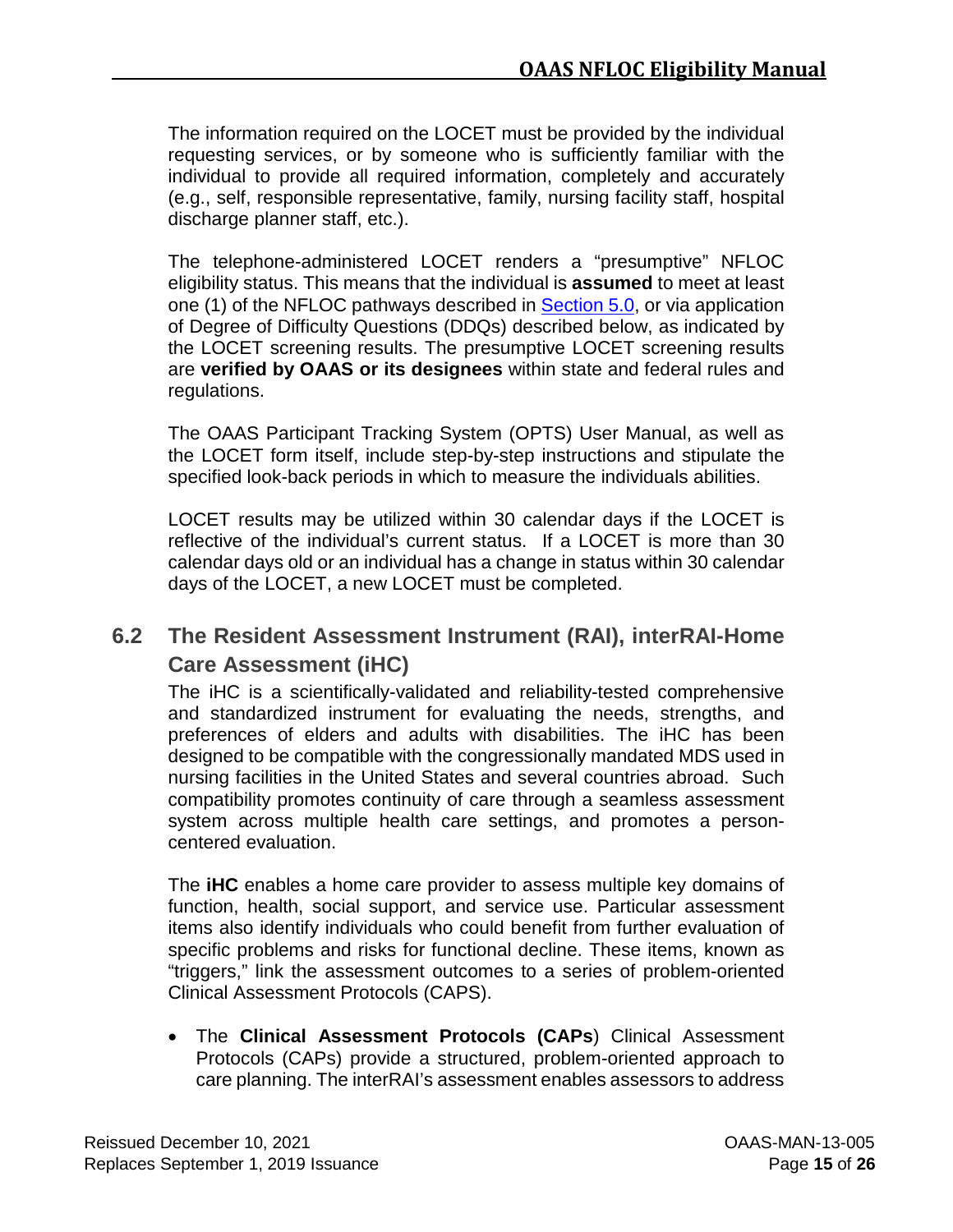key factors in the person's life, including aspects of function, health, social support, service use and quality of life.

The iHC assessment tool is administered by OAAS trained and certified assessors in accordance with OAAS policies and procedures to verify that an individual meets the NFLOC eligibility criteria in at least one (1) of the NFLOC pathways described in **Section 5.0**, or via application of Degree of Difficulty Questions (DDQs) described in **Section 8.0** of this manual.

Some of the primary functions of the iHC assessment process include:

- Verification of the presumptive LOCET screening results obtained by trained Long Term Care Access staff during the initial, telephone intake process, and;
- Verification that the individual continues to meet the required functional/medical NFLOC eligibility criteria upon subsequent reassessments (e.g., annual, follow up, status change reassessments, etc.).

All staff completing iHC assessments must be trained and certified by OAAS. Certification is for a three (3) year period with annual refresher courses in accordance with the OAAS Mandatory Certification policy and procedures.

In the interest of quality assurance, OAAS staff may require completion of another assessment by the same assessor under review, another staff member and/or OAAS staff themselves. In these situations, OAAS makes the final determination regarding whether or not the individual meets the required NFLOC eligibility criteria based on the assessment results and supporting documentation, as applicable.

# <span id="page-23-0"></span>**7.0 LOCET NFLOC Review Process**

The LOCET is coded to systematically determine NFLOC based on an algorithm developed. The LOCET results are automatically generated in OPTS based on the answers provided to the various pathway questions.

In the event that OPTS is not readily available, OAAS and/or its designee must review the pathways in the same order as noted in OPTS.

# <span id="page-23-1"></span>**7.1 LOCET and DDQs**

The LOCET also takes into consideration the Degree of Difficulty (DDQ) process. DDQ is determined based on the degree of difficulty an individual may be experiencing in completion of the ADLs at the time of the LOCET. If an individual's response on the late loss ADLs is "Independent", then a check box appears prompting the LTC Access contractor intake staff to ask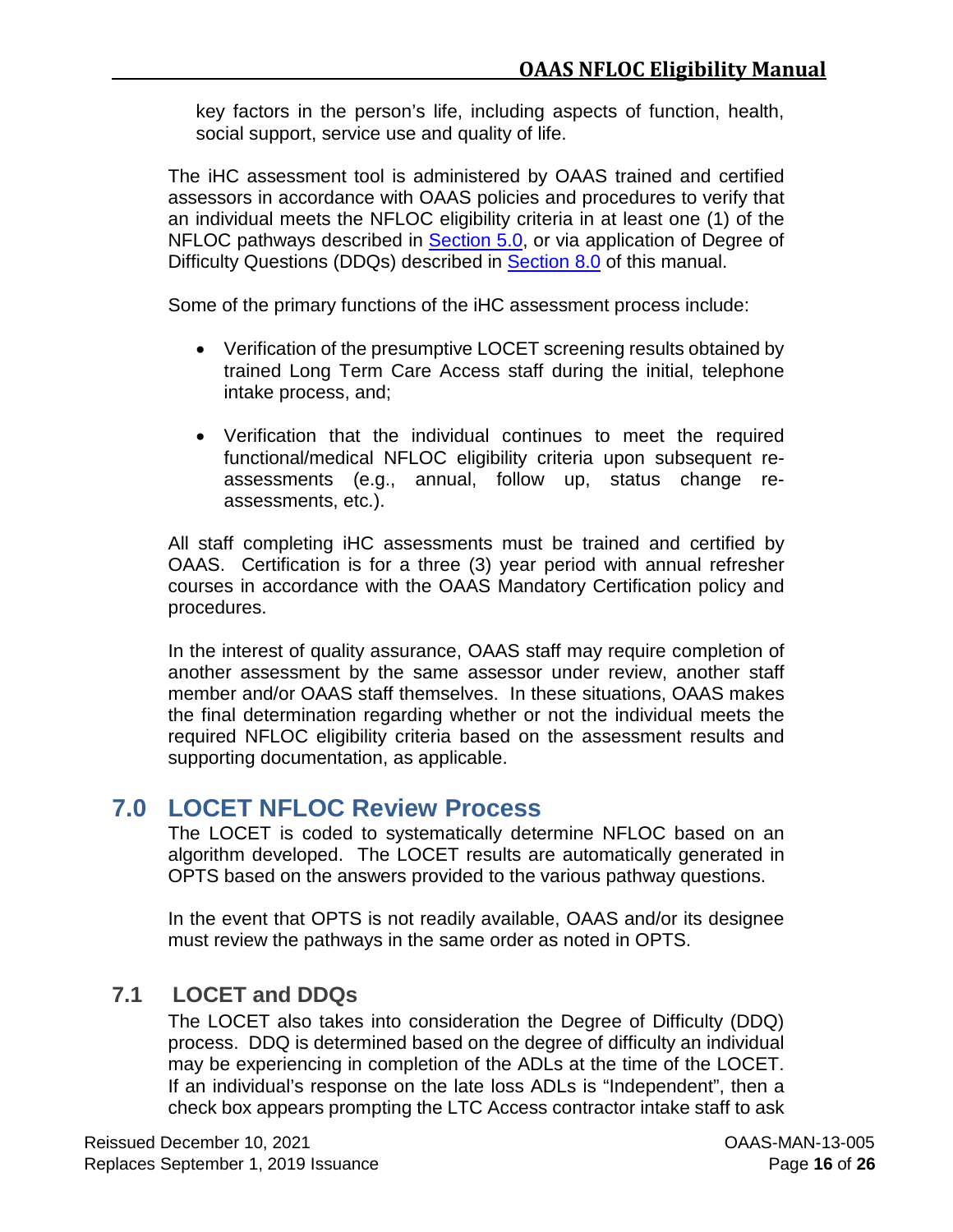if the individual has difficulty in the completion of that particular ADL. If the individual's response is "Yes," an additional set of questions appear on the LOCET screen. An example of how this item appears as follows:

If an individual is coded as "Independent" on the LOCET for the ADL of Toilet Use. The LOCET screen displays: "Do you have trouble with using the toilet?" If the staff selects a response of "Yes," the following set of questions appear on the LOCET screen, and the staff must ask and determine the most appropriate answer from the selection shown below:

#### **I have a little difficulty, or I have a lot of difficulty**

OAAS Participant Tracking System (OPTS) contains an enhanced version of the LOCET that enables this information to be used in the final NFLOC determination process as applicable. If an individual indicates they have a lot of difficulty on one (1) of the late-loss ADLs, the individual is determined to meet NFLOC on the ADL pathway.

## <span id="page-24-0"></span>**8.0 iHC NFLOC Review Process**

The intent of this section of the manual is to provide a detailed overview of the process that must be utilized by all certified iHC assessors when determining if an applicant/participant meets the functional/medical Level of Care eligibility criteria on initial and redetermination iHC assessments.

## <span id="page-24-1"></span>**8.1 Face-to-Face iHC**

The certified assessor completes a face-to-face iHC assessment, in accordance with programmatic guidelines, as part of the initial intake process for individuals applying for HCBS programs, or for individuals undergoing a NFLOC re-assessment.

Assessors must enter all iHC assessments into OPTS. OPTS generates NFLOC eligibility by using algorithms for each Level of Care pathway. OPTS will display each pathway and whether or not an individual meets the pathway.

In the event that OPTS is not working, OAAS and/or its designee must manually review the pathways in the same order as noted in OPTS.

## <span id="page-24-2"></span>**8.2 iHC NFLOC Review**

Assessors should review the pathways in the following order when conducting manually:

• Review the ADL pathway.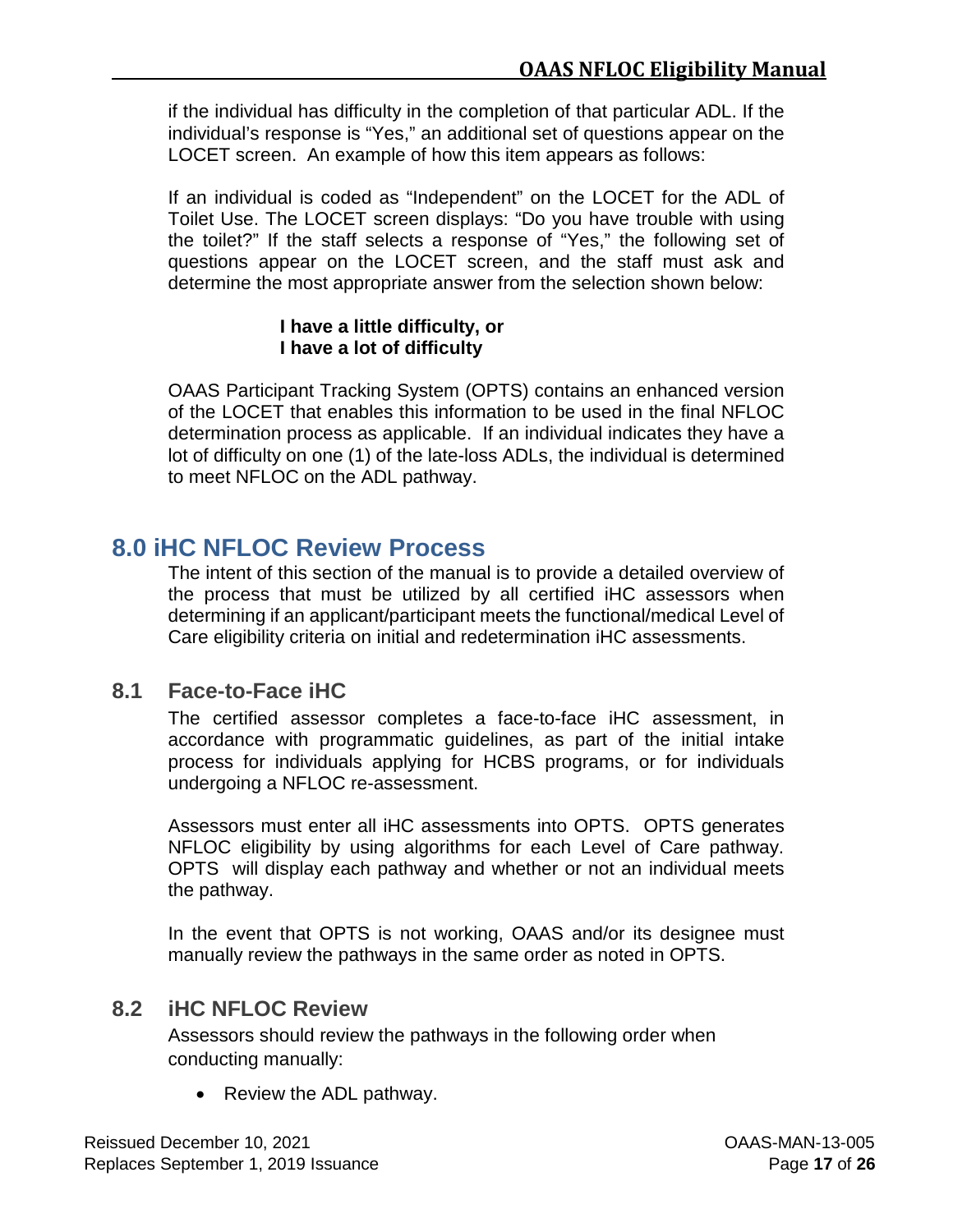o Review the Degree of Difficulty Questions (DDQs) for ADLs in section 8.3 of the manual. DDQs are applicable ONLY for initial assessments when an individual being assessed does not have a paid caregiver (LT-PCS worker, Hospice worker, private pay caregiver, etc.) within the designated look-back period.

#### **NOTE: DDQs are NOT reviewed for annual re-assessments, status changes, or follow-up assessments.**

- Review the Cognitive Performance pathway criteria.
- Review the pathways Skilled Rehabilitation, Treatments and Conditions, and Physician Involvement.
- Review Service Dependency pathway. Assessors should utilize all LDH and contractor systems available. Assessors may require the assistance of OAAS Regional Office or State Office staff if he/she cannot verify that the individual was receiving services in a Medicaid nursing facility, or a HCBS program prior to 12/01/2006 with no break in services up to the present time.
- Review Behavior pathway for those determined to have "grandfather" status. Assessors will have to manually review the "grandfather" list and if an individual continues to meet the criteria for Behavior pathway **ONLY**.
- Determine NFLOC. Assessors should reflect the NFLOC time periods and information outlined in the NFLOC rule and OAAS policy and not necessarily the information outlined in the assessment tool alone.
- Care plan if applicable.

## <span id="page-25-0"></span>**8.3 DDQ Process for Initial iHC Assessments**

**For late-loss ADLs** where a **"0"** was coded on the iHC, while conducting the face-to-face assessment, ask the participant, "Do you have trouble with \_\_\_\_\_\_\_\_?" Fill in the ADL activity noted below:

- Positioning yourself in bed (**Bed mobility**): (including moving to and from lying position, turning from side to side, and positioning body while in bed);
- **Eating:** (including taking in food by any method, including tube feeding - how person actually consumes food - excludes meal preparation);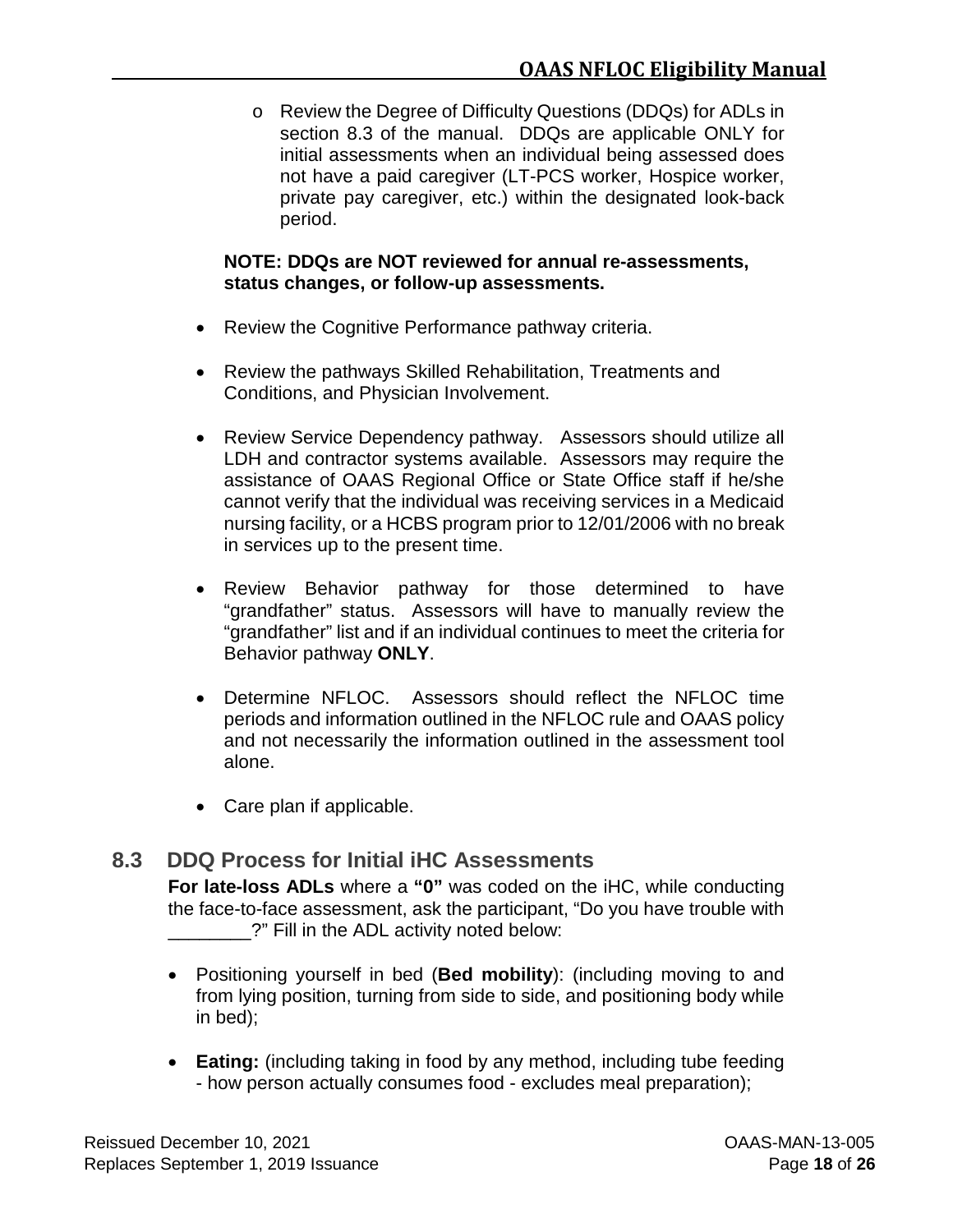- **Transferring:** from one surface to another (including moving to and between surfaces – to/from bed, chair wheelchair, standing position – excludes to/from bath/toilet); and
- Using the toilet (**Toileting**): (including using the toilet or commode, bedpan, urinal, **transferring on/off the toilet**, cleaning self after toilet use or incontinent episode, changing pad, managing special devices required (ostomy or catheter), and adjusting clothes.

If the participant responds "yes" to having trouble with any of the items above, ask the participant if he/she has:

- o **A little difficulty?**
- o **A lot of difficulty?**

A response of – **"I have a lot of difficulty***,"* will indicate the person meets the NFLOC ADL pathway via application of the DDQs.

**Examples of "a little difficulty**" would be scenarios where the person is completing the ADL, but may have some pain, weakness or must compensate by using furniture or assistive devices to steady him/herself.

Some examples are as follows:

- "I use the bathroom by myself OK, but sometimes I have a hard time getting up to a standing position again afterwards. However, I manage OK."
- "I can use the bathroom OK, but I don't quite make it sometimes." A good follow up question: "Do you get your clothing wet or just damp?" If the response is "It's damp", code as "a little difficulty".
- "I can sit up in bed by myself, but it takes me a little while to get my pillows just right to keep myself supported."
- "I can turn myself in bed, but my hip hurts me a little if I move too fast."
- "I can feed myself alright, but I drop food sometimes. "I'm just messy, I guess." A good follow-up question: "Have you lost weight unintentionally in the last 6 months?" If the response is "No", code "a little difficulty".
- "I can get up from my chair OK, but I have to hold onto the arms of the chair for support because my legs don't have the strength they used to."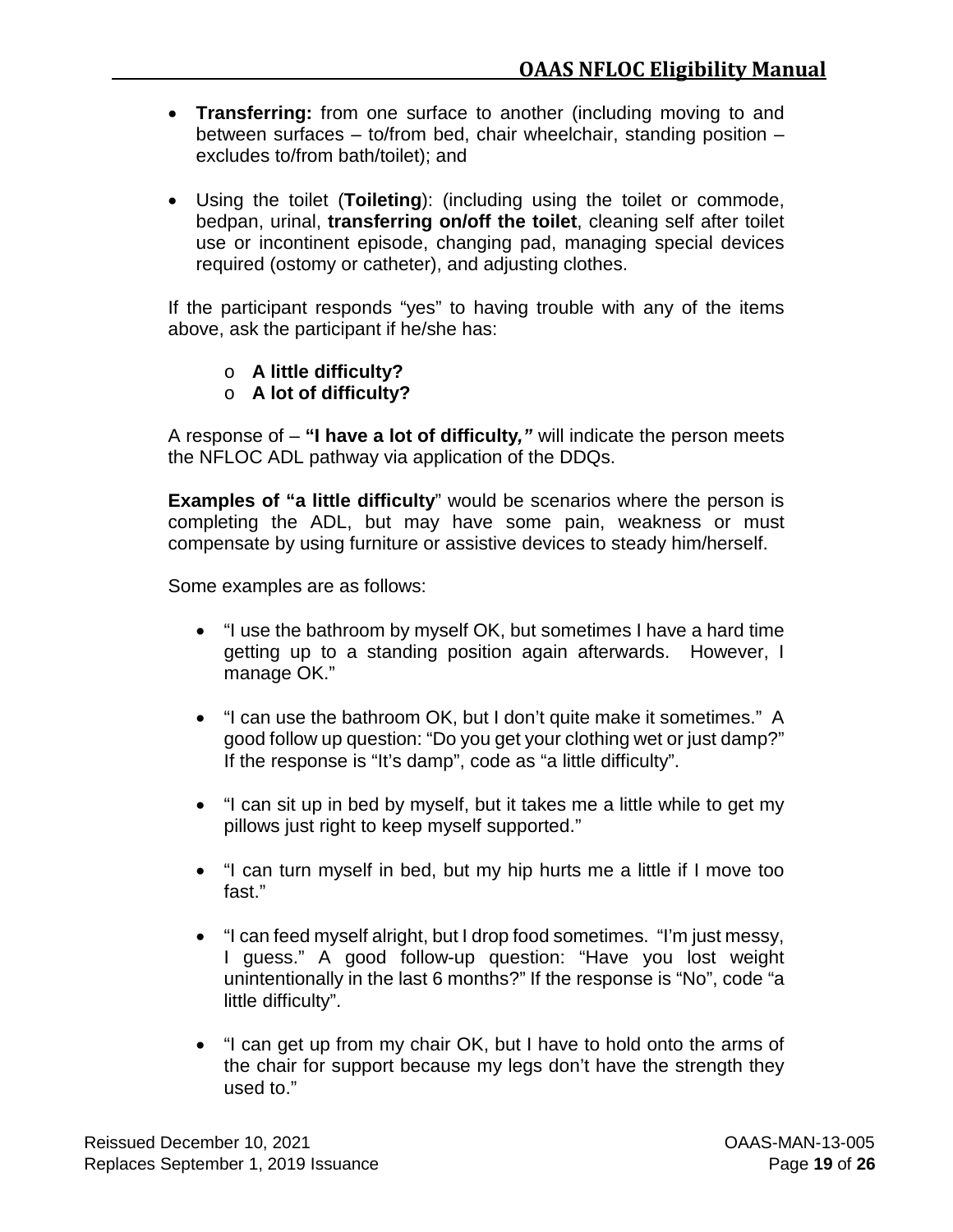- "I can get up from my chair, but I have to rock myself back and forth a couple of times to get up because I don't have a lot of strength in my legs."
- "I can get out of bed OK, but I have to steady myself on the chair that's beside the bed."
- "When I go from my bed to a chair, it hurts a little when I bend my knees to sit on a low chair, so I try to use a straight back, higher chair to help me with this."

**Examples of "a lot of difficulty"** would be scenarios where the individual is getting the ADL done, but with marked pain, or failure to complete all of the subtask in the particular ADL, or completion of the ADL in an extended period of time because of medical limitations (e.g., shortness of breath, moderate to extreme pain, exhaustion due to physical/medical limitations, etc.).

Some examples are as follows:

- "I use the bathroom by myself, but sometimes I cannot get up to a standing position again afterwards because of the pain. I end up waiting a long time between visits to the bathroom because of this."
- "I can use the bathroom OK, but I don't make it sometimes." A good follow up question: Do you get your clothing wet or just damp? If the response is "It's wet", code as "a lot of difficulty".
- "I can sit up in bed by myself, but it takes me a long time to move myself to do this. I just don't have the strength anymore."
- "I can sit up in bed by myself, but when I try to do it, I end up with a coughing spell. That happens when I exert myself."
- "I can turn myself in bed if I do it really slowly because of the bad pain I get in my hip and back, especially when my pain medication has worn off."
- "I feed myself, but my hands are so shaky now, it takes me twice as long as it used to because I continually drop food." A good followup question: "Have you lost weight unintentionally in the last 6 months?" If the response is "Yes", code as "a lot of difficulty".
- "I can get up from my chair, but I am winded by the time I can finally stand up. I am really weak."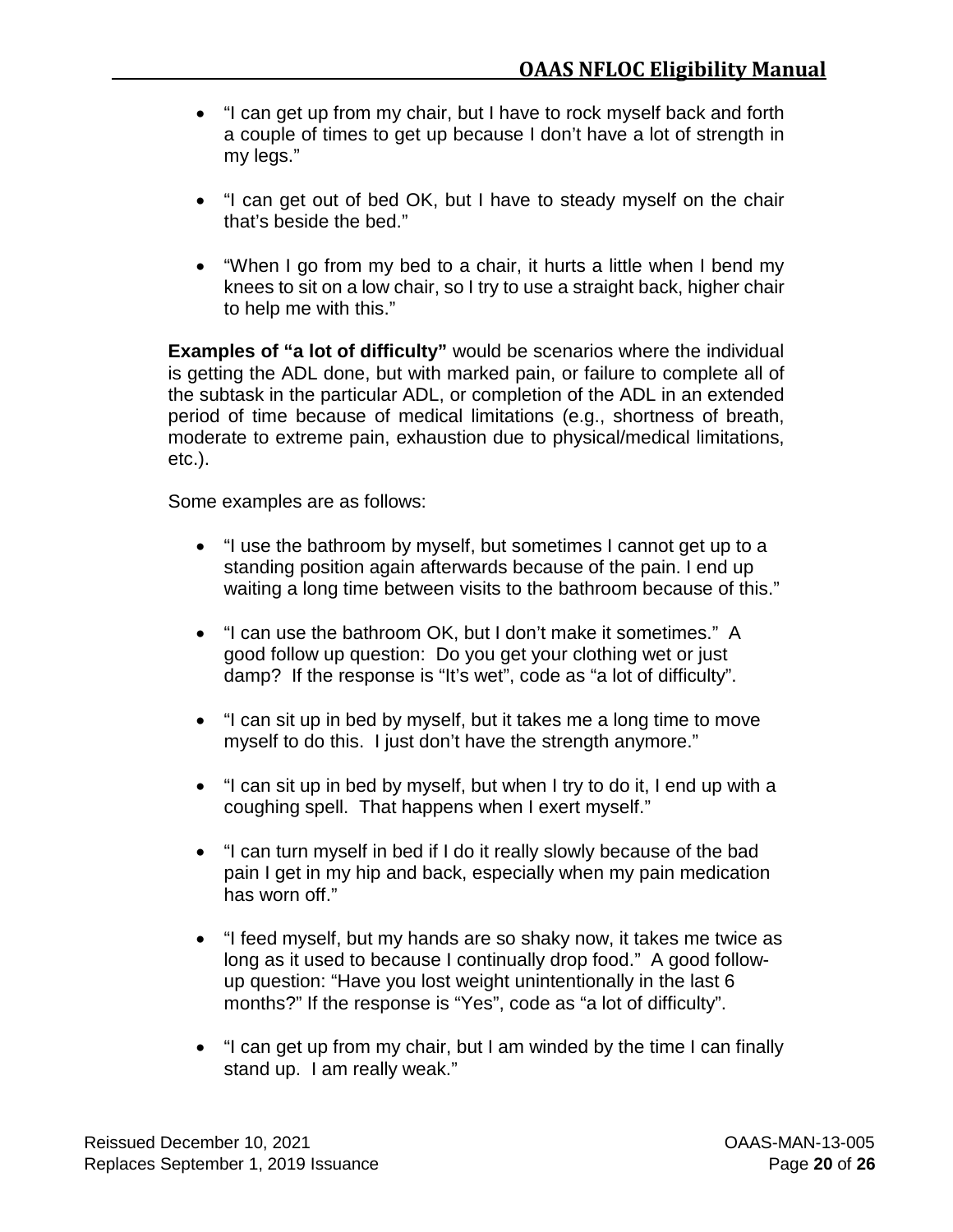- <span id="page-28-0"></span>• "I can get out of bed some of the time, but I have slipped and fallen before because I am unsteady and weak."
- "It takes me several minutes or so to lower myself into my chair to watch TV. The arthritis in my back is just too painful."

#### **8.3.1 Documentation of DDQ Results**

Documentation must be recorded in the iHC DDQ section of OPTS.

Documentation must include:

- The participant's response as to whether they had trouble with the ADL.
- The participant's level of difficulty with the ADL.
- Documentation and/or observations supporting the level of difficulty indicated by the participant.

**NOTE: DO NOT CHANGE the original ADL score of "0", Independent, for the late-loss ADLs where DDQs are applied. OPTS will automatically trigger if the person has met NFLOC on the ADL pathway via application of the DDQ process. However, if done manually the assessment should include a statement indicating the client has met NFLOC eligibility criteria on the ADL pathway via the application of DDQs.** 

# **9.0 NFLOC when Transitioning Between Programs**

This section describes general NFLOC policies governing transitioning between HCBS programs, from nursing facilities to HCBS and from hospitals to HCBS. Specific program requirements are not addressed in this manual, therefore, program manuals should be referenced as needed.

## <span id="page-28-1"></span>**9.1 Transitioning Between HCBS Programs**

If an individual transfers from one HCBS to another, then a new iHC assessment must be completed.

## <span id="page-28-2"></span>**9.2 Transitioning Out of a Nursing Facility to HCBS**

Individuals transitioning from a nursing facility to an OAAS HCBS program identified in this manual must meet functional/medical NFLOC eligibility requirements as determined by the iHC assessment.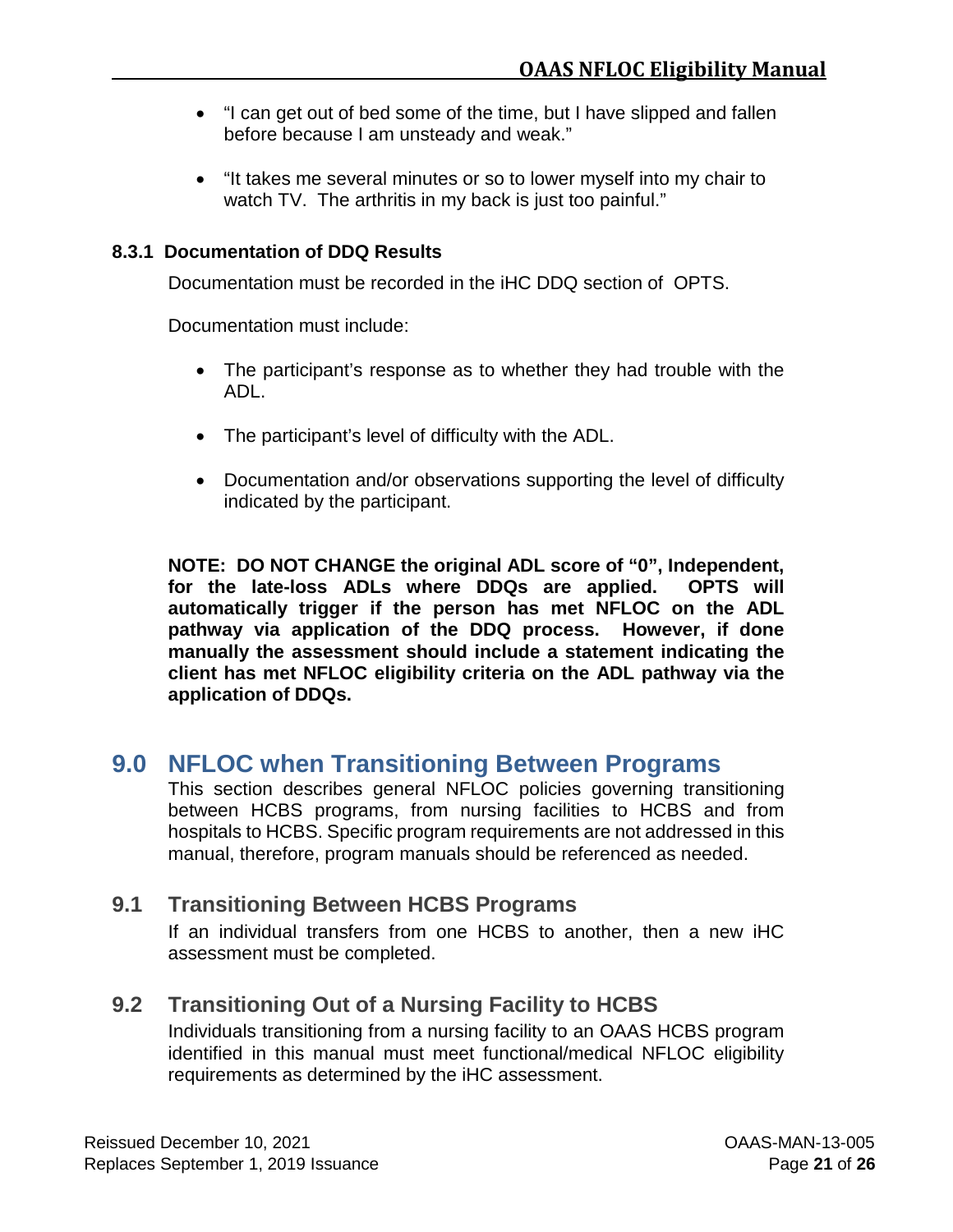The iHC is performed prior to the individual transitioning out of the nursing facility. The assessment is used as a means of assuring the individual meets NFLOC, to assure that he/she can safely transition to the HCBS of his/her choice, and for the development of an individualized Plan of Care (POC) that considers the individual's choices and preferences.

All program requirements must be met and the proper protocols must be followed to assure that the individual will continue to meet NFLOC once he/she transitions from the nursing facility to the community. (Refer to program policy manuals for specific procedures that are to be followed regarding verification of continued Medicaid financial eligibility post transition from nursing facility to the community.)

These individuals will be required to meet NFLOC upon initial assessment and re-assessment, as specified in state program and federal rules and regulations.

## <span id="page-29-0"></span>**9.3 Transitioning from a Hospital to HCBS**

#### <span id="page-29-1"></span>**9.3.1 Transitioning from a Hospital to ADHC**

Individuals who are hospitalized at the time they call the contracted LTC Services Access contractor and who wish to transition from the hospital setting to an ADHC Waiver may do so if:

- They have had at least one (1) overnight stay in a hospital within the prior 30 calendar days;
- There is an ADHC Waiver slot available;
- They meet functional/medical NFLOC eligibility via the iHC; and
- They meet ADHC Waiver program requirements.

## <span id="page-29-2"></span>**9.3.2 Transitioning from a Hospital to LT-PCS**

Individuals who are hospitalized at the time they call the LTC Access contractor, and who wish to access LT-PCS must:

- Already be Medicaid eligible at the time of the initial LTC Services Access contact;
- Meet NFLOC eligibility on the LOCET screening tool;
- Be assessed via the iHC in their home environment (i.e. place of residence) once they exit the hospital setting;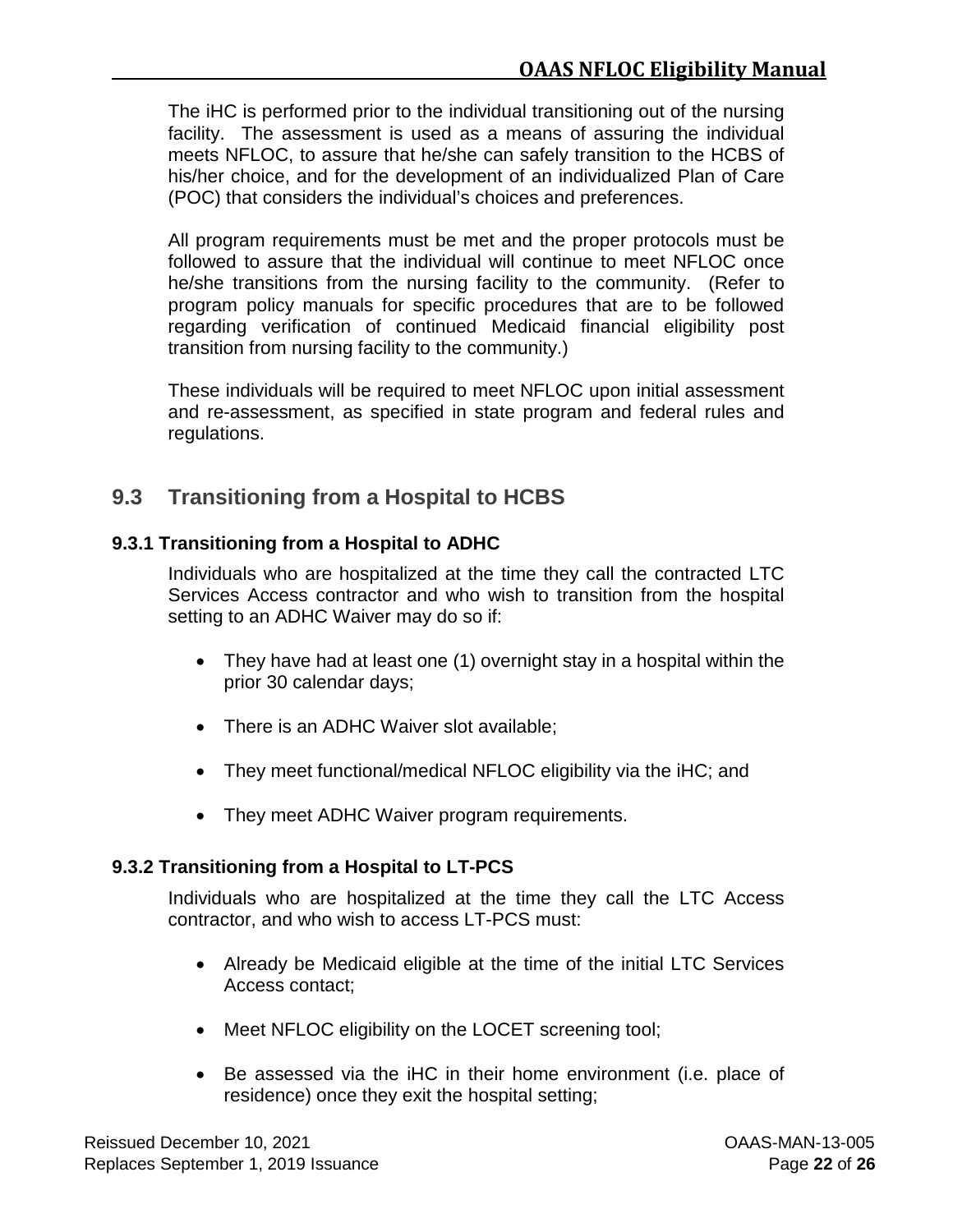- Meet NFLOC verification on the iHC; and
- Meet all LT-PCS specific program requirements that includes limited assistance in one (1) ADL and Initial Targeting Criteria (ITC).

#### <span id="page-30-0"></span>**9.4 Transitioning from a Hospital to a Nursing Facility**

Individuals wishing to transition from a hospital setting as a new admission to a nursing facility setting must:

- Meet NFLOC eligibility on the LOCET;
- Complete the Pre Admission Screening and Resident Review (PASRR) Level I, and meet its requirements prior to being admitted in to the nursing facility; and
- Continue to meet NFLOC requirements per state and federal rules and regulations.

Individuals that that are hospitalized while a resident in a nursing facility must continue to meet NFLOC requirements in order to remain in the nursing facility. In this instance, these individuals may be assessed for continued nursing facility stay if there has been a significant change in status and the following must occur:

• The nursing facility must contact OAAS Nursing Facility Admission (NFA) unit or the Level II authorities (OBH if the individual has a mental illness or OCDD if the individual has an intellectual/developmental disability) for a continued stay determination.

## <span id="page-30-1"></span>**9.5 HCBS Participant Transitioning from the Community Setting to a Nursing Facility**

Individuals who are currently receiving OAAS HCBS Waiver services, LT-PCS, or PACE services **do NOT require a LOCET screening** in order to transition to a nursing facility.

These individuals are determined to meet the required NFLOC eligibility criteria **via the iHC NFLOC verification process for HCBS**. However, in accordance with state and federal requirements, a PASRR Level I and if applicable a PASRR Level II must be completed by the admitting nursing facility **PRIOR** to the individual being admitted to the nursing facility of his/her choice.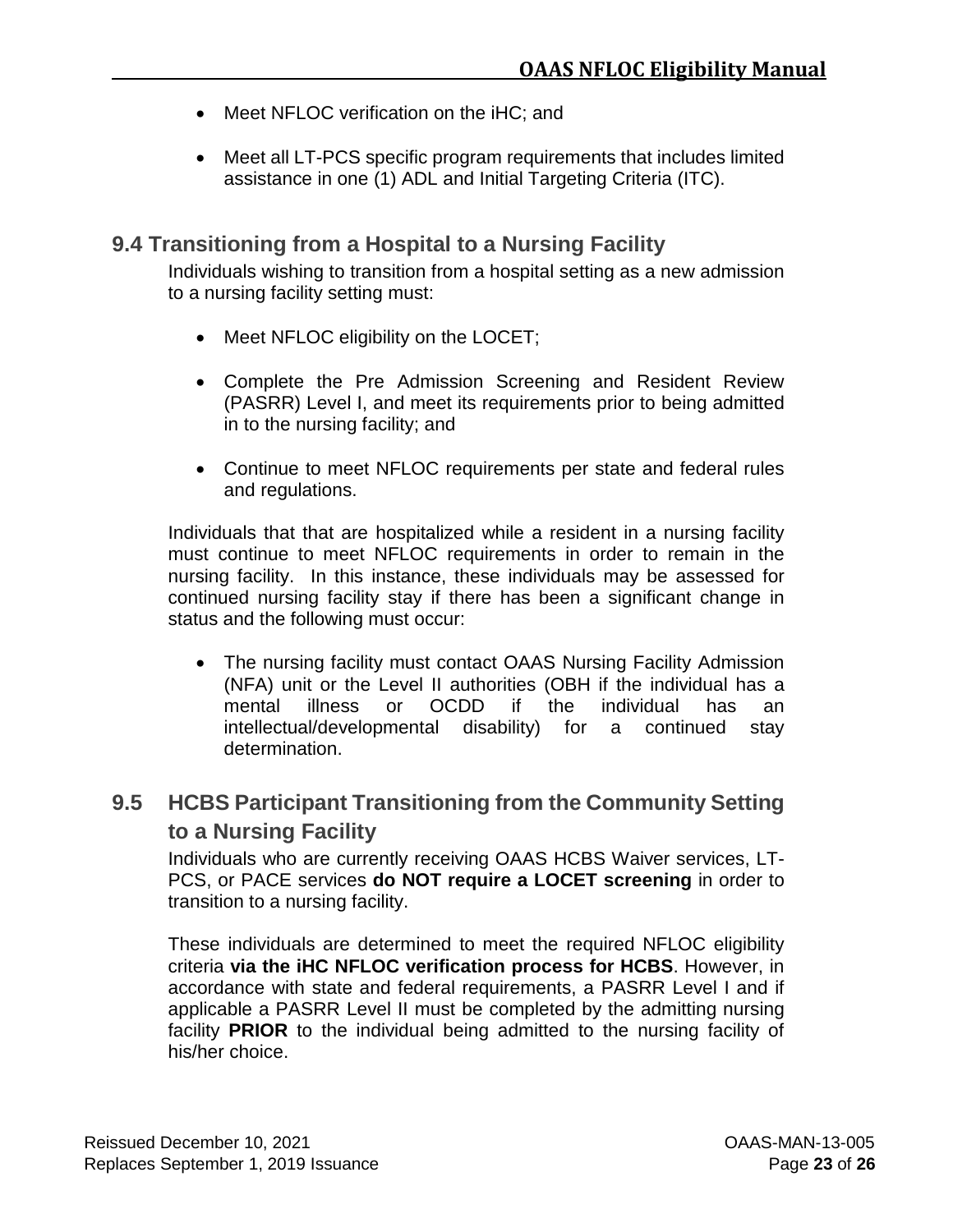Individuals transitioning from the community setting to a nursing facility may be approved for time-limited stays, per state and federal rules and regulations.

# <span id="page-31-0"></span>**10. Special Considerations for Specific Programs**

#### <span id="page-31-1"></span>**10.1 LT-PCS**

#### <span id="page-31-2"></span>**10.1.1 LT-PCS and DDQs**

Individuals who meet NFLOC criteria on the ADL pathway via application of the DDQ process will also be determined to meet LT-PCS programmatic criteria.

#### <span id="page-31-3"></span>**10.1.2 LT-PCS and Initial Targeting Criteria**

Initial Targeting Criteria (ITC) is considered met if the individual meets the criteria listed below:

- Is in a nursing facility and could be discharged if communitybased services were available; or
- Is likely to require nursing facility admission within the next 120 calendar days; or
- Has a primary care giver who has a disability or is age 70 or over.

ITC is **ONLY** for initial assessments for **BOTH** LOCET and iHC.

When using OPTS, ITC questions will be automated in the system. In the event that OPTS is not working, ITC criteria determination must be done through the following process:

- Review for institutional risk criteria and current nursing facility placement.
	- o If the individual is currently in a nursing facility or determined by LOCET or the iHC ITC crosswalk to meet institutional risk then the individual meets ITC.
	- o If the individual is not in a nursing facility and does not meet institutional risk criteria then the individual is mailed a "Request for More Information" or Medical Deterioration (MedDet) form that the individual's physician must complete for institutional risk verification. Individuals have 30 calendar days to return the form back to OAAS or its designee.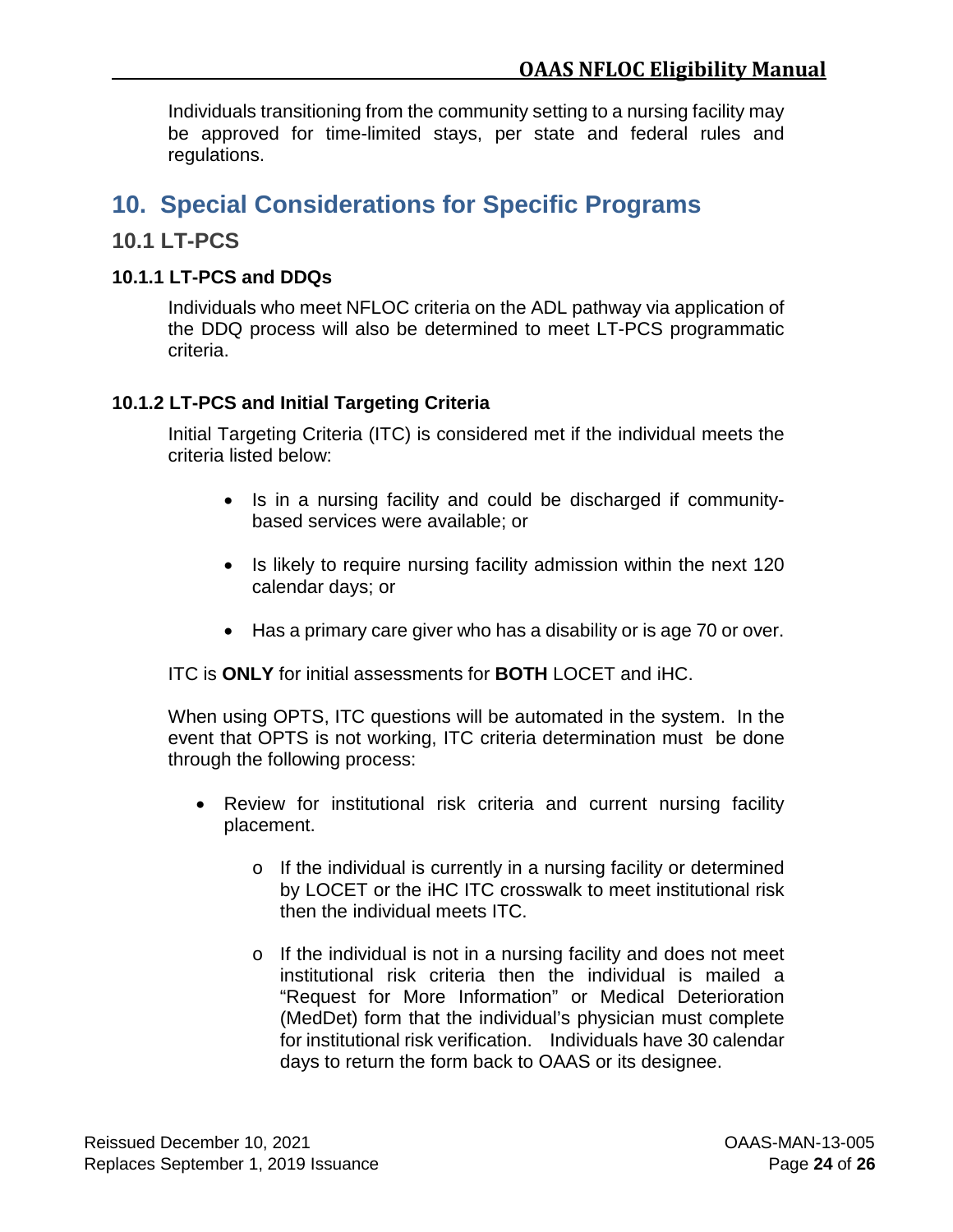- **If the information is returned, the form will be reviewed** to determine if the individual is likely to require nursing facility admission within the next 120 calendar days.
	- If "No", then ITC is NOT MET and the individual is denied.
	- If "Yes", then ITC is MET.
- $\blacksquare$  If the information is not returned, then the individual will be determined to not meet ITC.
- OAAS or its designee must also verify the primary care giver disability and age of the individual applying for services. In this instance, the individual has 30 calendar days in order to return this information. If this information is not received within this time period, then the individual is considered to not meet ITC and denied services.

#### <span id="page-32-0"></span>**10.2 PACE**

Individuals wishing to access PACE services must initially meet NFLOC eligibility criteria in order to enroll in that program. If, upon annual reassessment, the individual fails to meet the NFLOC there is another eligibility option available **ONLY** to PACE participants. This process is referred to as **"Deeming Continued Eligibility"** and is based on criteria as follows:

- The participant no longer meets NFLOC criteria but would reasonably be expected to become eligible within six (6) months in the absence of continued coverage under the program.
- The participant's medical record and Plan of Care (POC) support deemed continued eligibility.

For additional information regarding PACE please refer to the [PACE](https://www.lamedicaid.com/provweb1/Providermanuals/manuals/PACE/PACE.pdf)  [Provider Manual.](https://www.lamedicaid.com/provweb1/Providermanuals/manuals/PACE/PACE.pdf)

## <span id="page-32-1"></span>**10.3 OAAS Waiver Registries**

Individuals must meet and continue to meet nursing facility level of care (LAC.50.II.10154) in order to have their names on the CCW and/or ADHC Waiver registries (LAC.50.XXI.Chapter 81.8101 & 8103-CCW Registry & LAC.50.XXI, Chapter 21.2103 & 2105—ADHC Waiver Registry).

Reissued December 10. 2021 **Canadian Control Control Control Control Control Control Control Control Control Control Control Control Control Control Control Control Control Control Control Control Control Control Control C** Replaces September 1, 2019 Issuance **Page 25** of 26 For individuals that are currently receiving services in CCW, ADHC Waiver, LT-PCS, Nursing Facility, or PACE and no longer meet nursing facility level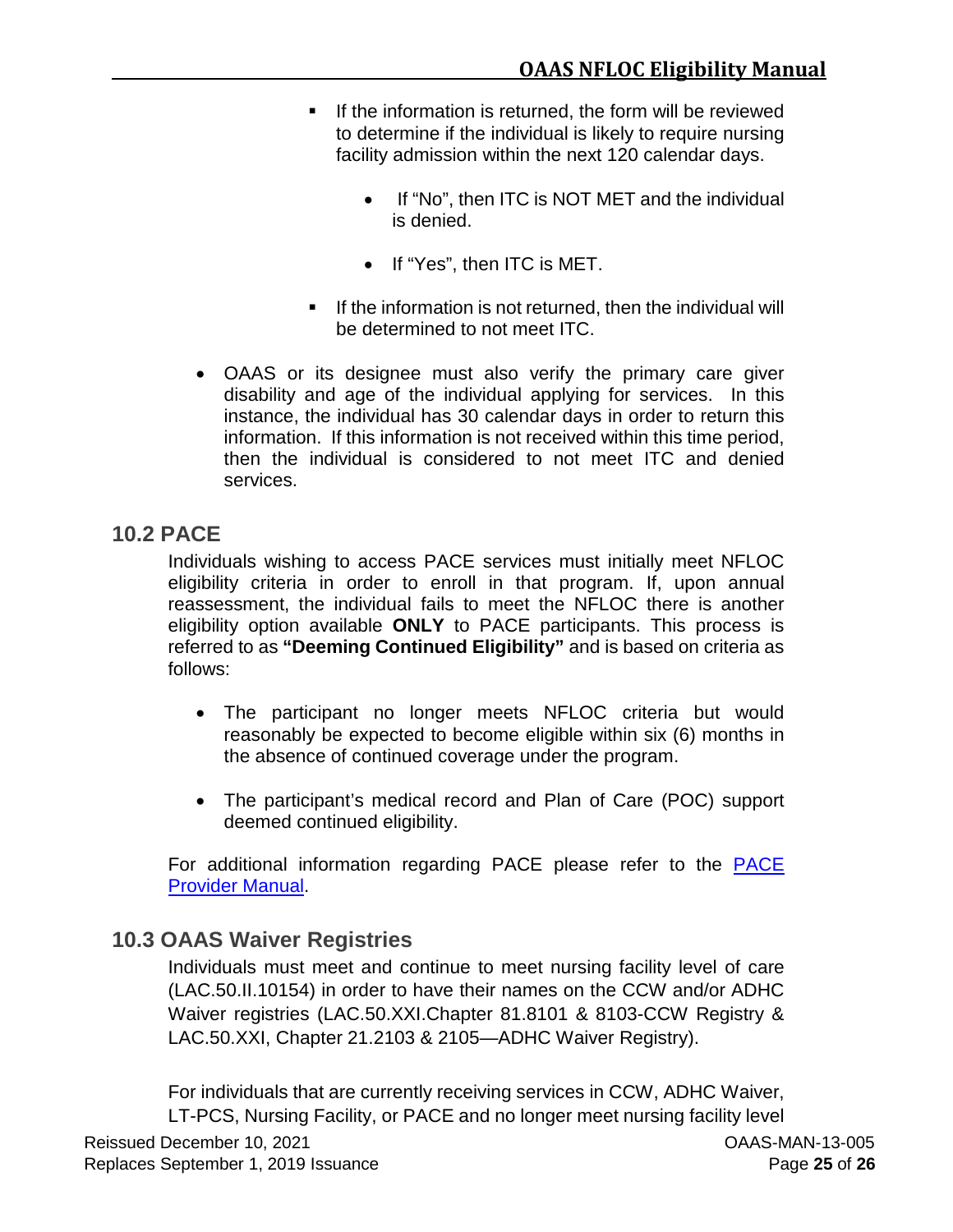of care through any subsequent iHC assessments, their names will be removed from the waiver registry(ies).

For individuals that are not receiving services but their names are on the waiver registry(ies), their names will be removed if they do not meet nursing facility level of care through any subsequent LOCET or iHC assessments.

Individuals' names may be placed back on the waiver registry(ies) if they meet nursing facility level of care on a subsequent assessment and request waiver services. The individual's waiver registry request date will be the date of the new assessment.

# <span id="page-33-0"></span>**11. Public Health Emergency Considerations**

OAAS in consultation with Medicaid and CMS may allow certain flexibilities in regards to the NFLOC during a Public Health Emergency (PHE). However, any changes in policy and procedure must be approved by OAAS before changes can be made. Some changes may include but not limited to:

- Allowing virtual iHC assessments by registered assessors;
- Using the LOCET to determine if an individual meets eligibility qualifications for LT-PCS and to determine resource allocation until an iHC assessment can be completed; and/or
- Timeframes for assessments may be extended.

**NOTE: Once the Federal approval for emergency exceptions are over or LDH/OAAS determines exceptions are no longer needed, the rules and policies will go back to normal.**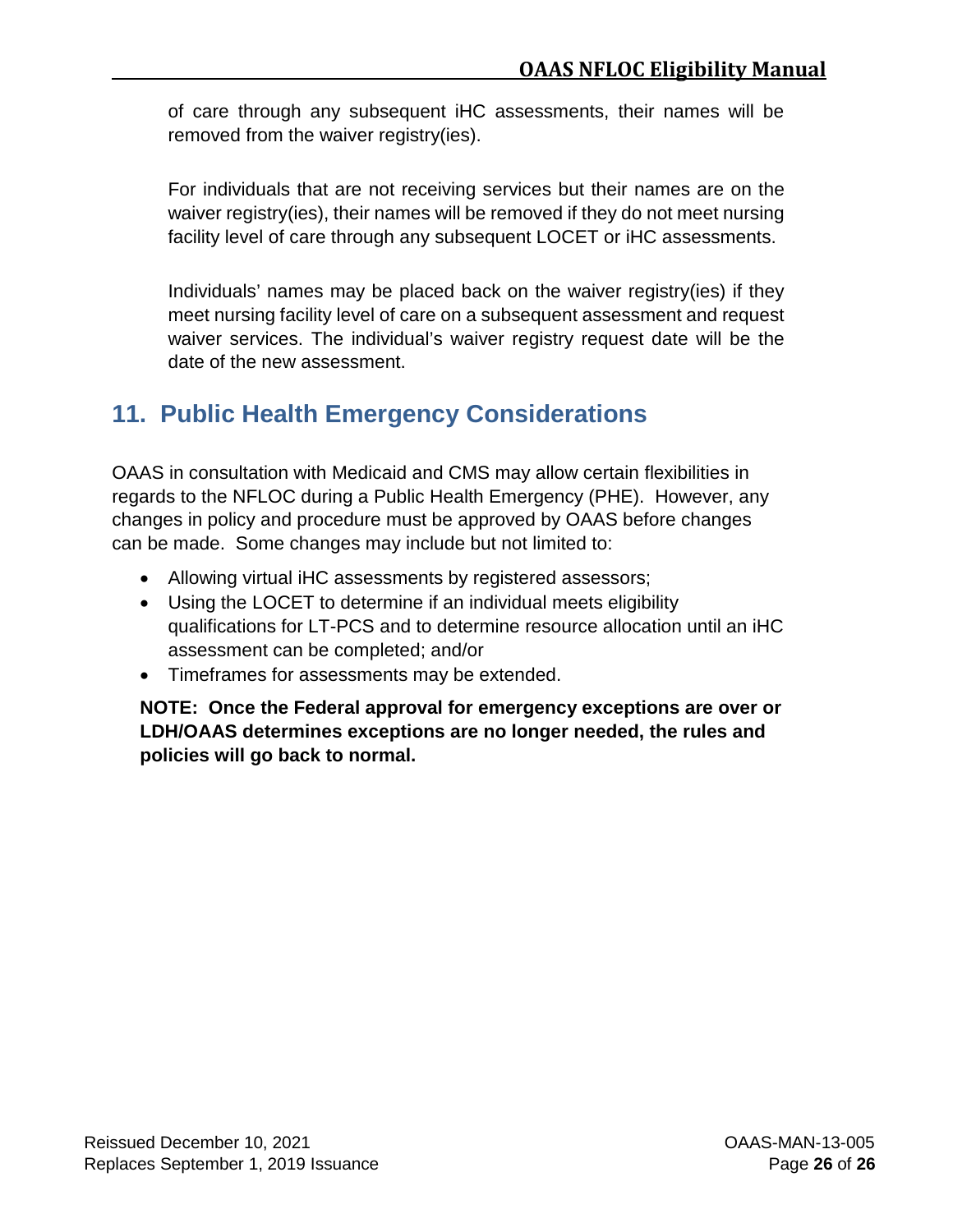# <span id="page-34-1"></span><span id="page-34-0"></span>APPENDIX A **LAC 50: II (10154& 10156)**